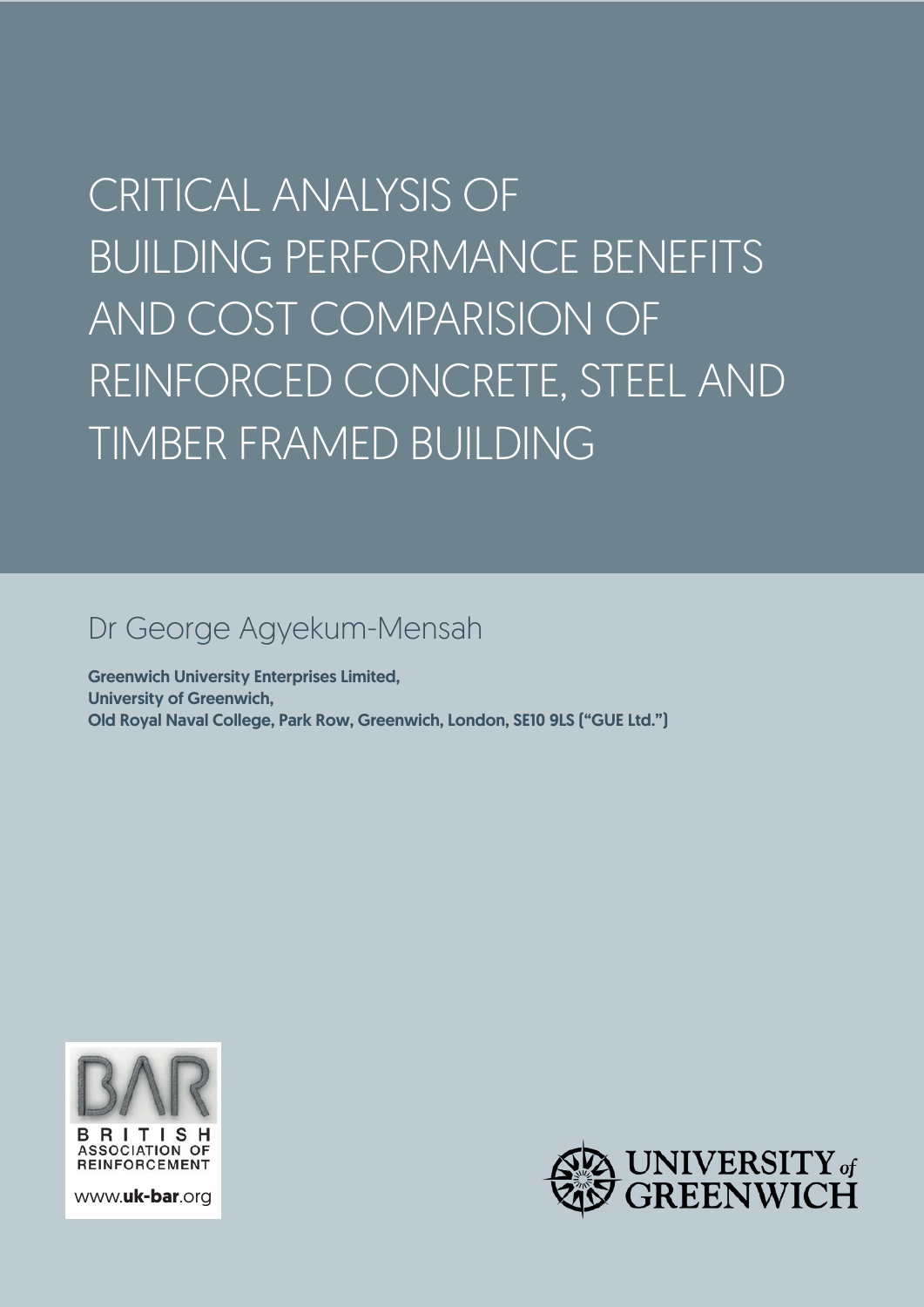First published 2021.

## www.uk-bar.org

The British Association of Reinforcement (BAR) is the trade association of UK manufacturers and fabricators of steel reinforcement products including cut and bent and mesh. BAR aims to add value to the UK reinforcement industry through market and product development, promotion of good industry and health and safety practices and forwarding the development of the reinforced concrete industry as a whole. All BAR members are audited and approved by recognised industry accredited quality schemes.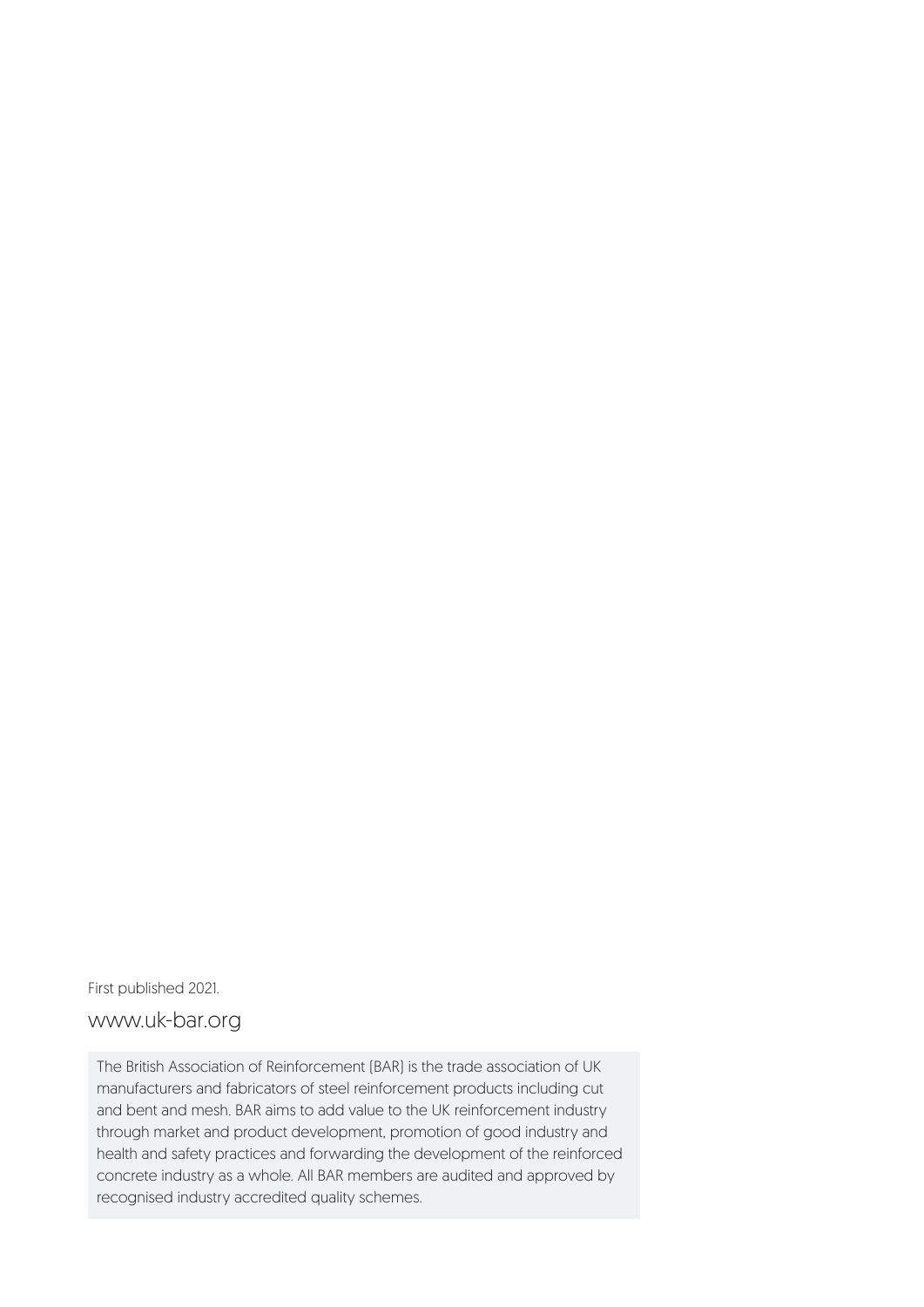# TABLE OF CONTENTS

| 2.0 Critical discussion of construction techniques and cost elements4                            |
|--------------------------------------------------------------------------------------------------|
|                                                                                                  |
|                                                                                                  |
|                                                                                                  |
|                                                                                                  |
|                                                                                                  |
|                                                                                                  |
|                                                                                                  |
|                                                                                                  |
|                                                                                                  |
|                                                                                                  |
|                                                                                                  |
|                                                                                                  |
|                                                                                                  |
|                                                                                                  |
|                                                                                                  |
|                                                                                                  |
|                                                                                                  |
|                                                                                                  |
|                                                                                                  |
|                                                                                                  |
|                                                                                                  |
| Comprehensive Cost Analysis per m <sup>2</sup> for concrete, steel and timber framed buildings16 |
|                                                                                                  |
|                                                                                                  |
|                                                                                                  |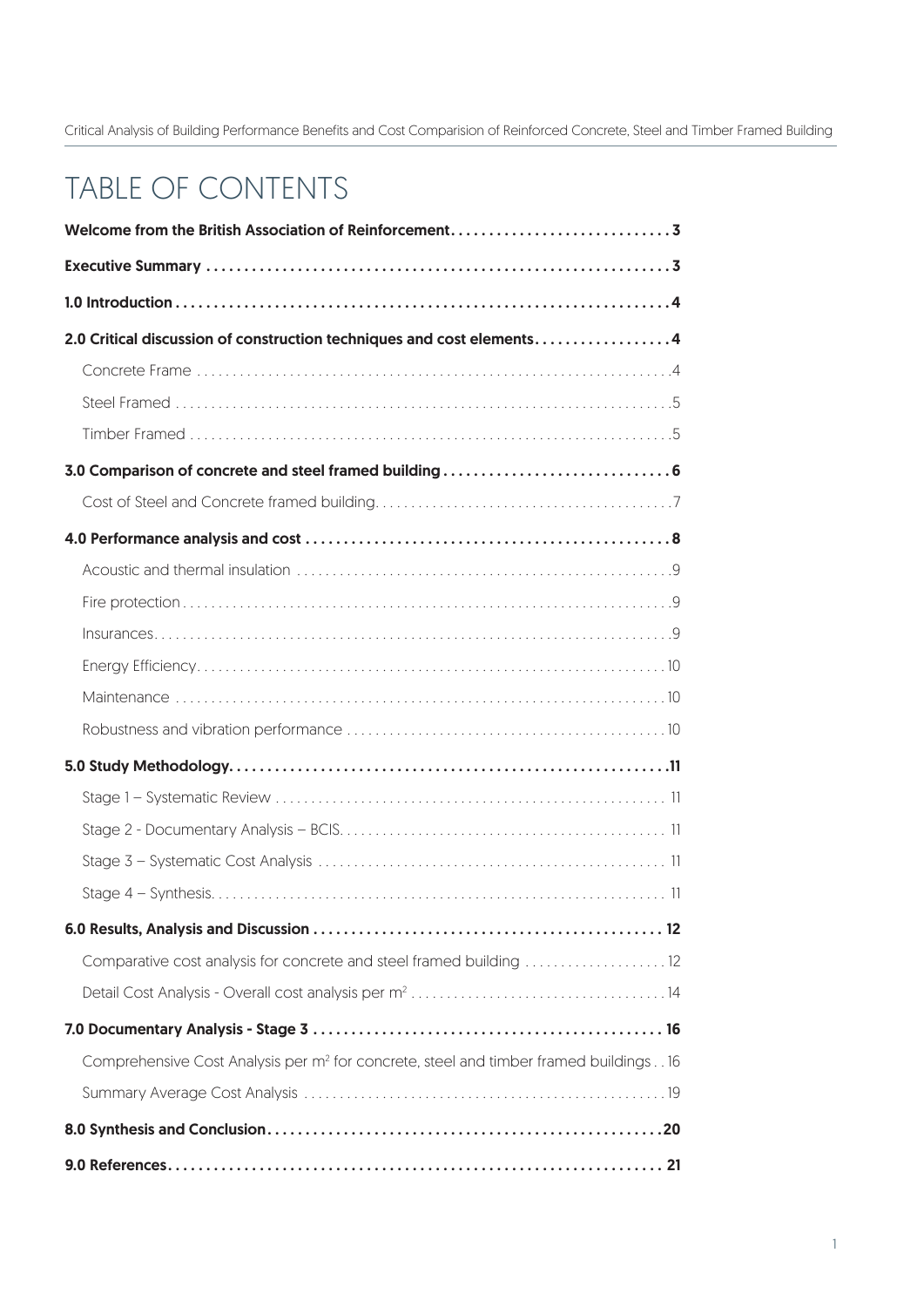## List of Tables, Figures and Equations

| Table 5: Analysis for different steel and concrete framed building                    |
|---------------------------------------------------------------------------------------|
|                                                                                       |
|                                                                                       |
|                                                                                       |
|                                                                                       |
| Table 10: Analysis of cost per m <sup>2</sup> for timber framed building 19           |
| Table 11: Summary of Average cost of per m <sup>2</sup> for each construction frame19 |
|                                                                                       |
|                                                                                       |

|--|--|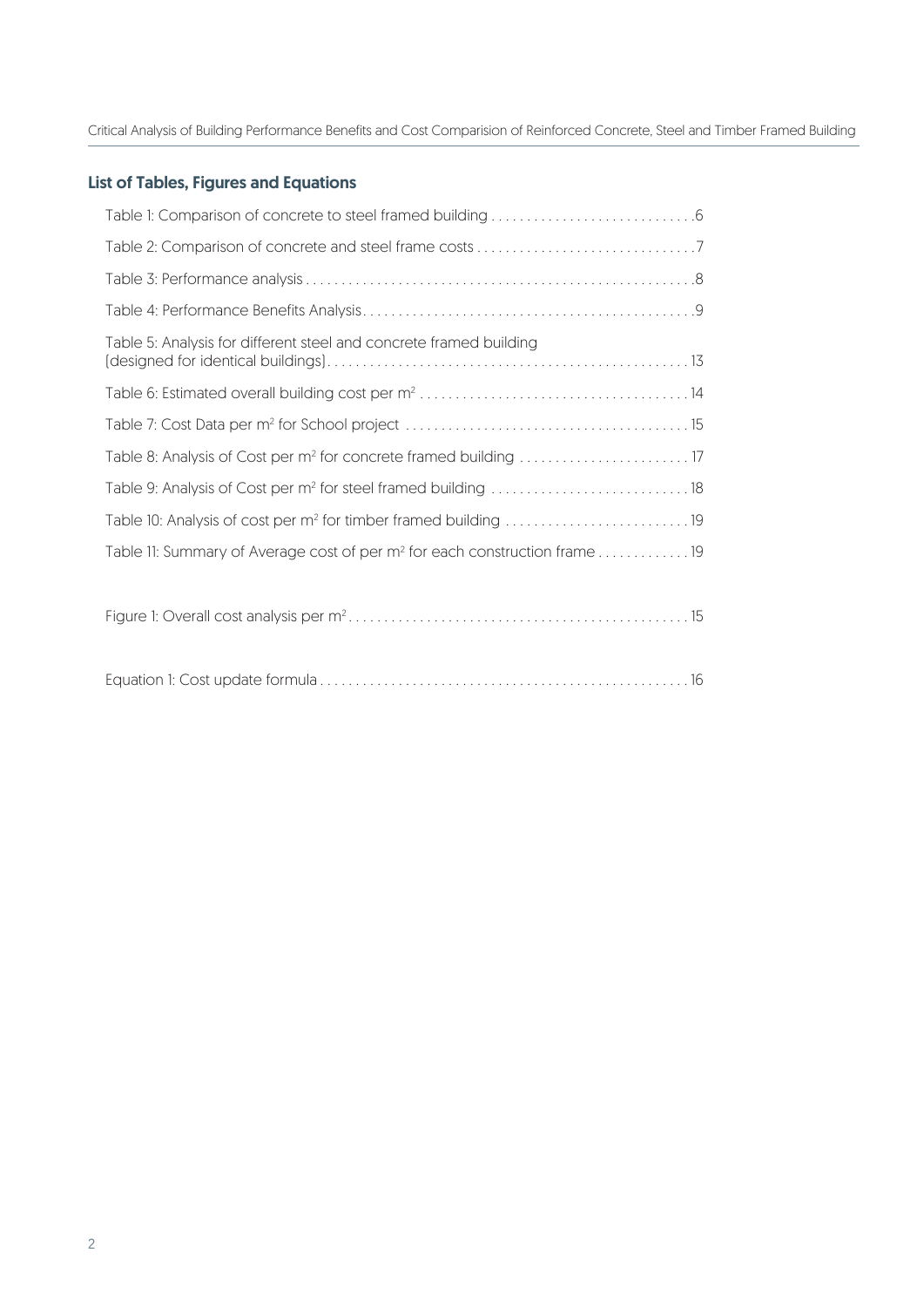# Welcome from the British Association of Reinforcement

Whilst there have been a number of cost comparison studies comparing the costs of concrete, steel and timber construction there has never been a comprehensive study of the costs of additional finishes for long-term occupational performance.

There is much anecdotal evidence and understanding of the inherent performance benefits of concrete construction. Fire resistance, flood resilience, sound insulation, vibration damping, thermal efficiency and robustness are all provided free-of-charge. There have been few specific studies that examine the financial and environmental advantages of these inherent concrete benefits of the extra costs for the additional finishes necessary for steel and timber construction.

## Executive Summary

Most construction cost studies are focused on initial capital and construction costs, they do not address the additional costs of a building's performance in terms of acoustic, fire protection, and thermal insulation, insurances, vibration performance and robustness. This study aims to address this and examine the differing performance and operational cost between concrete, steel and timber framed construction.

A systematic cost analysis was performed on an identical building, using different concrete and steel construction techniques. Following on from that, critical documentary analysis was used to compare the actual cost of construction using data from the RICS BCIS. and the data was then analysed statistically and discussed.

With this in mind, the British Association of Reinforcement invited the University of Greenwich to undertake independent research to determine if the supposed inherent performance benefits of concrete construction translate into real economic advantages over steel and timber.

The research findings make interesting reading. They underline the need to include performance benefits when determining the real overall cost of a building's construction. It seems that the anecdotes have a concrete reality.

*Stephen Elliott Chairman British Association of Reinforcement*

It was found that concrete construction provides many inherent performance benefits such as acoustic, fire protection, thermal insulation, insurances, vibration performance and robustness. The free cost of these benefits are generally not considered in cost comparison literature. It was found that when they are considered concrete construction is lowest in cost compared to steel and timber framed building.

This study adds to the library of construction cost studies by contributing to the cost of construction technology debate. In particular, the operational and the costs for additional finishes. It recommends that performance costs should be considered both explicitly and implicitly as part of a building's overall cost.

*Dr George Agyekum-Mensah Greenwich University Enterprises Limited, University of Greenwich*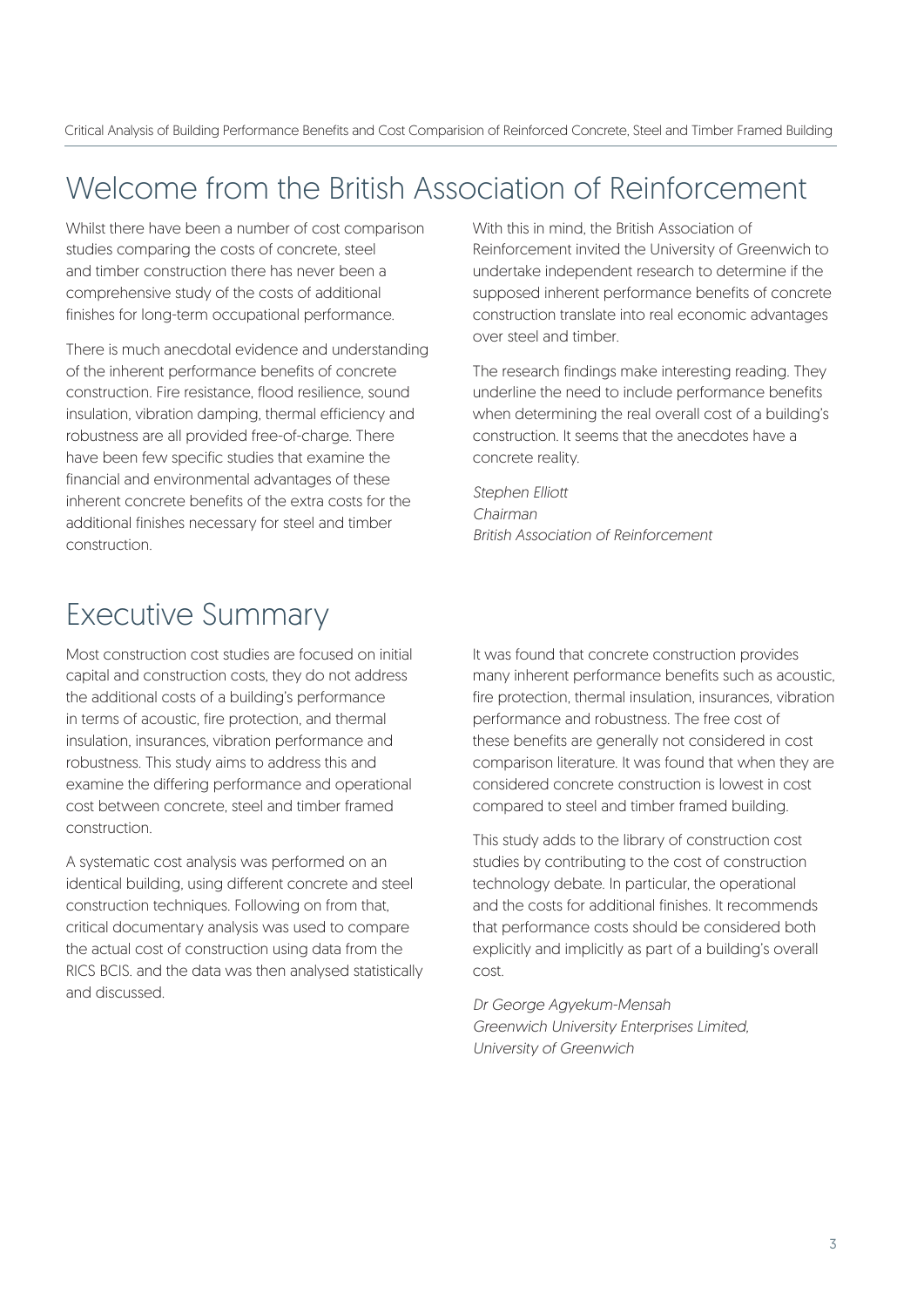## 1.0 Introduction

True cost comparison details of construction materials are scarce. Previous studies on cost analysis are mainly focused on the independent cost of construction without critical comparisons and without considering the performance benefits such as acoustic, fire protection, thermal insulation, insurances, vibration performance and robustness. Therefore, the main aim of this study is to provide a comparative cost and examine the performance benefits of concrete structures, steel, and timber framed construction. The main objective of this study is to compare the overall cost of preparing identical buildings using different techniques of construction materials and determine whether although some

building techniques may be considered quicker and cheaper than others, the overall cost, with the necessary additional performance costs, might favour a different construction method.

Schneider (2017) conducted a study in the USA and reported that concrete frame is less expensive, compared to other competitive methods. He recommended that studies be undertaken to evaluate the use of similar construction techniques and their associated construction cost impact on other typical building types such as, schools, retail establishments, and commercial office buildings.

## 2.0 Critical discussion of construction techniques and cost elements

#### Concrete Frame

Concrete is a material that is often locally sourced; thus, typically requires minimal energy to transport to building sites. Concrete possesses unique durability and flexibility (in fact, it is argued that one can shape anything out of concrete). Concrete has the capacity to carry high compression loads but weak in tension (International Atomic Energy Agency, 2002). It is also asserted that public and private developers should also realise that using cast-in-place reinforced concrete to frame a high-rise office building would yield more rentable space because of lower floor-tofloor heights. Concrete can be off site construction (precast) or on-site construction (in-situ). The latter presents a major advantage for concrete frame especially for very restricted construction site where there is very little space for pre-fabrication storage. Usually the rebar for reinforced concrete is produced from recycled steel (International Atomic Energy Agency, 2002; Cao et al, 2019). At the end of its functional life, concrete can be crushed and recycled but one can argue that the recycled material may not be used for new building concrete. However, up to 95% of the reinforced concrete is recyclable for use in road and runway sub-bases. In the UK, 25%

of its aggregates supply comes from the recycled aggregates (The Concrete Centre, 2016).

Concrete can endure very high temperatures from fire for a long time without loss of structural integrity. Therefore, concrete requires no additional fireproofing treatments to meet stringent fire codes and performs well during both natural and manmade disasters (The Concrete Centre, 2016). Insurance companies recognise the benefits of a cast-in- place reinforced concrete office building because the benefits of increased safety and structural integrity; reduce liability on their part and therefore, attract lower premiums. The cost of ready-mix concrete remains relatively stable, even the increase in the cost of steel has had a minimal effect on reinforced concrete building projects. While cast-in-place concrete construction can be pricier on the front end, the return on investment achieved can lessen the cost differential.

#### Steel Framed

Steel's strength and ductility, combined with solid engineering and design, make it a safe choice in seismic zones. The inherent redundancy of the steel frames can prevent structure's collapse. Steel framing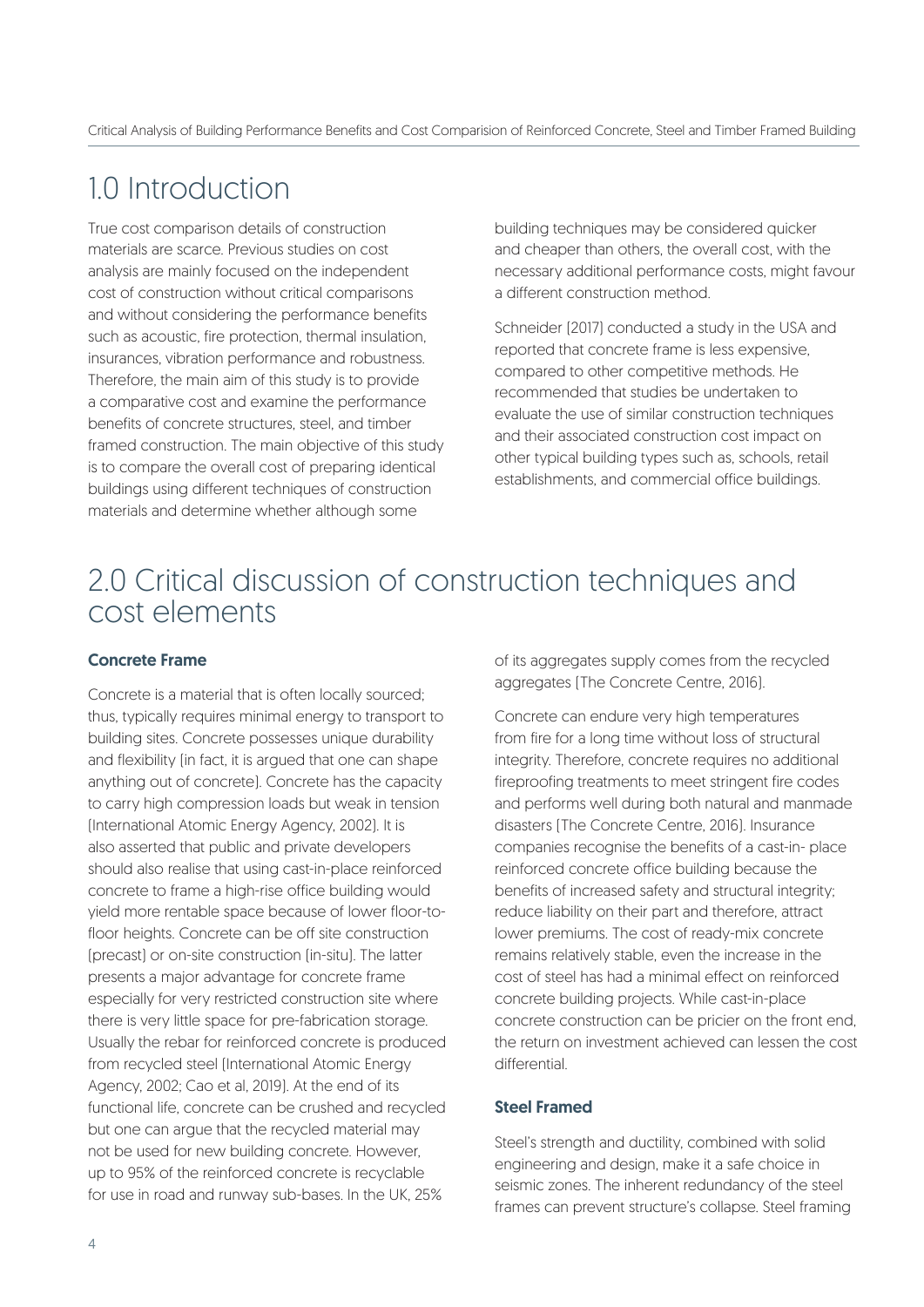does very well under high wind loads because it is ductile, which means it has the ability to bend without breaking and can absorb energy. Steel can soften and melt with exposure to extremely high temperatures. However, with the addition of passive fire protection, such as spray-on fireproofing, buildings constructed of structural steel can sustain greater temperatures and therefore, provide additional safety (Brockenbrough, 1999). Apart from the aforementioned properties, the most important behaviour of the stainless steel is its ability to resist corrosion (Total Materia, 2020); yet this is hardly used in construction. Perhaps, this is due to the cost stainless steel as it is very expensive.

#### Timber Framed

Timber framed structures have been gaining relative coverage in the construction technology discussion in the last few decades. It is argued to be preferred to other competitive materials due to low  $CO<sup>2</sup>$  cost compared to other construction materials such as steel and concrete. Timber frame is a structure that transfers vertical as well as horizontal loads to the foundations. (Timber Frame Suppliers 2020). Timber frame building possesses other inherit advantages including energy efficiency performance, recycling and re-use of wood and wood products, and using recovered wood for energy generation.

Timber is natural organic material which is environmentally friendly and renewable. It can last for many years given the right conditions for preservation; however, the natural durability of timber is mostly questioned. Natural durability refers to the natural resistance of timber or wood against biologic degradation such as fungal decay and insect attacks (EN 350, 2016). Other than in the cases of fire, fungal and insect attack, timber is an extremely resistant and durable material. The most important characteristic of timber is that it is sustainable because the stock can be replenished.

There is much misconception about the ability of timber to perform under harsh conditions; however, the correct choice of product, good design and the help of technology mean that almost any end-use can now have a timber-based solution. However, durable construction timbers take between 15 to 20 years and over 25 years respectively to mature. The reduced availability of durable construction timber due to growth maturity years removes timber from true construction cost comparisons. Therefore, the next section will focus on concrete and steel comparison.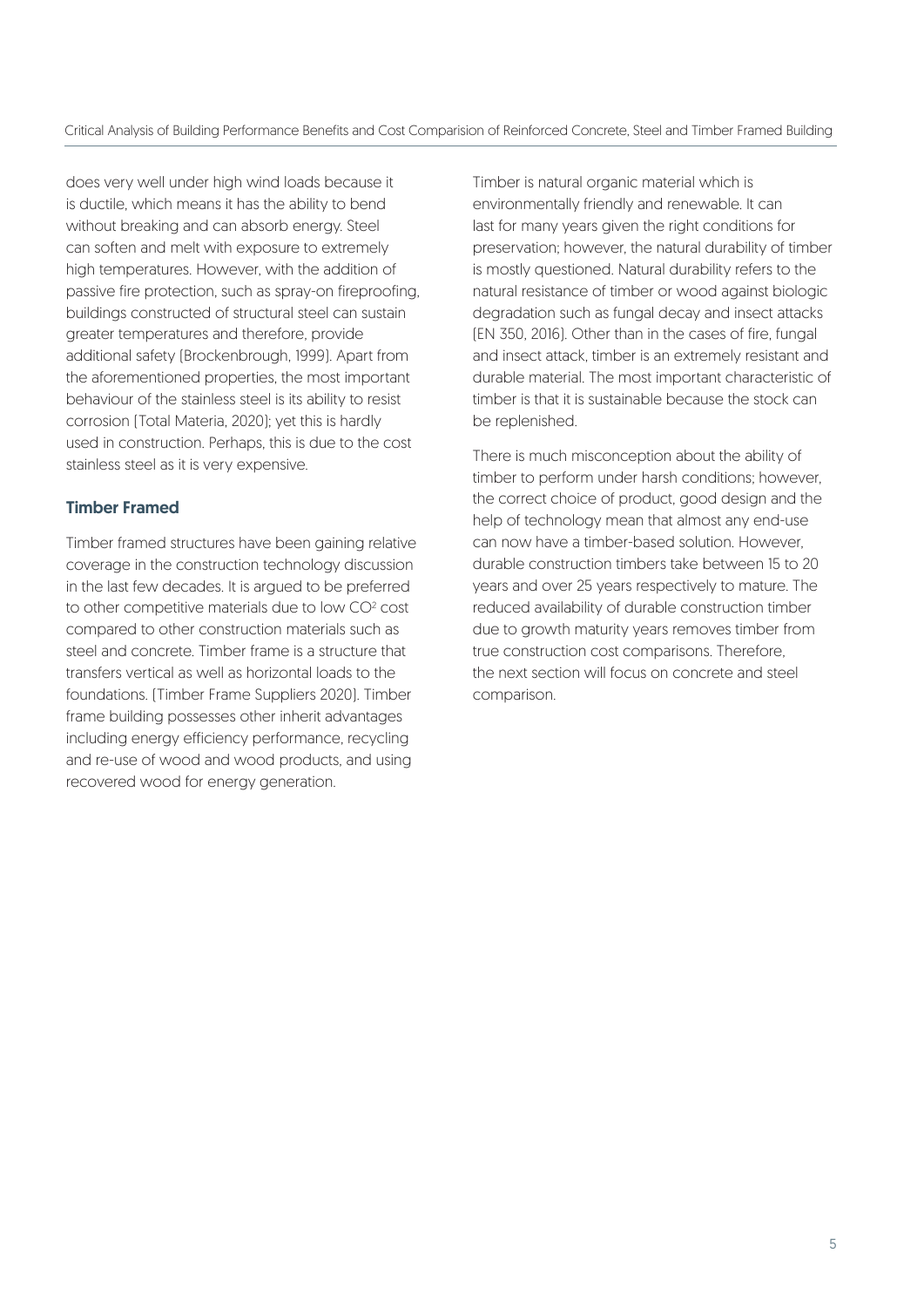# 3.0 Comparison of concrete and steel framed building

Table 1 presents the key factors between concrete and steel framed construction that inform their choice as it is discussed in literature.

### Table 1: Comparison of concrete to steel framed building

| Factors           | Concrete structure                                                                                                                              | Steel structure                                                                                                               |
|-------------------|-------------------------------------------------------------------------------------------------------------------------------------------------|-------------------------------------------------------------------------------------------------------------------------------|
| Durability        | Concrete structures have high integral<br>durability                                                                                            | The durability of steel structures can<br>be adversely affected by weather<br>conditions and rusting                          |
| Scrap value       | The scrap value of concrete is good<br>considering the increased costs of<br>aggregates and landfill                                            | The scrap value of steel is good for<br>recycling                                                                             |
| Strength          | High compressive strength but<br>lacks tensile strength. Needs steel<br>reinforcement to increase tensile<br>strength, ductility and elasticity | Extremely strong, high stiffness                                                                                              |
| Foundation        | Greater foundation required for the<br>heavier weight of concrete structure                                                                     | The steel structure can be made with<br>minimal foundations. Example, simple<br>warehouse                                     |
| Construction time | Concrete structures generally need 28<br>days before they are ready for use                                                                     | Steel structures are fast to erect and can<br>be used soon after erection. However,<br>prefabrication time must be considered |
| Labour            | Requires less skilled labour                                                                                                                    | Requires more skilled labour                                                                                                  |
| Flexibility       | Can be in situ or pre-fabrication and<br>can be formed into any shape. Can be<br>use on congested urban sites                                   | Usually, prefabricated and erected on<br>site. Difficult to use on congested urban<br>sites                                   |
| Cost              | The cost of construction is less<br>expensive; since the material prices are<br>relatively constant                                             | The cost of construction is more                                                                                              |
| Joining           | Joints such as construction joint,<br>expansion joint, contraction joint, etc<br>are needed in concrete structure                               | The steel component is joined by using<br>rivets, welding, nuts & bolts, etc. in steel<br>structure                           |
| Sustainability    | Concrete may be crushed and used<br>for future and can be 100% recycled.<br>Reinforcement is manufactured from<br>98% recycled steel            | Steel is almost 100% recyclable; up<br>to 90% of all structural steels are<br>manufactured from recycled steel                |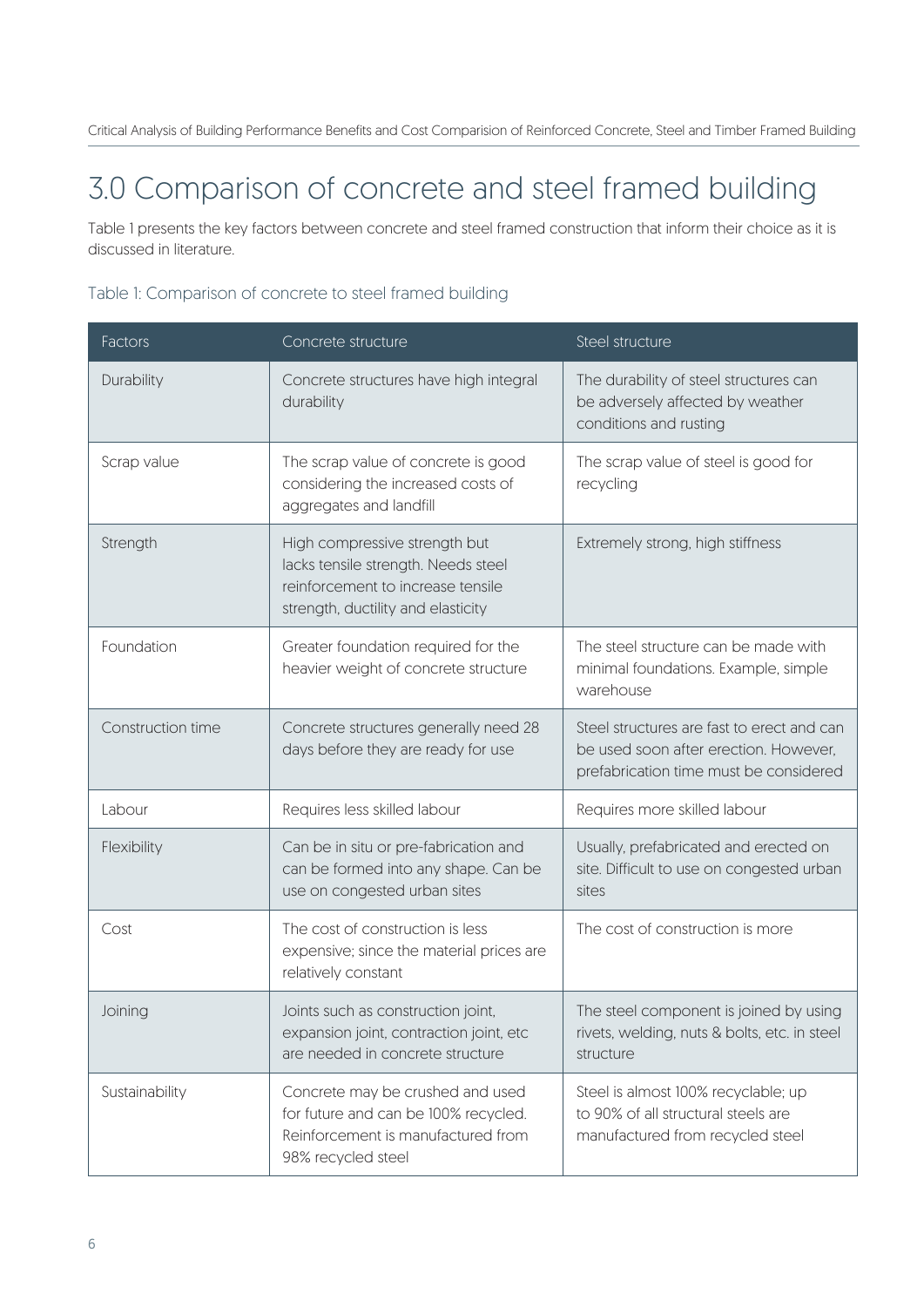### Cost of Steel and Concrete framed building

Even though costs of materials significantly fluctuate over period of time, there is no significant difference between the frame costs for concrete and steel.

A cost comparison conducted by the Concrete Centre (see below) showed that construction costs for concrete and steel frames are very similar – with concrete being slightly cheaper.

### Table 2: Comparison of concrete and steel frame costs

|                 | RC flat slab    | £26,224,107 |
|-----------------|-----------------|-------------|
| 6 Storey office | Steel composite | £26,619,649 |
|                 | RC flat slab    | £6,525,807  |
| 3 Storey office | Steel composite | £6,601,819  |

Source: (The Concrete Centre, 2014)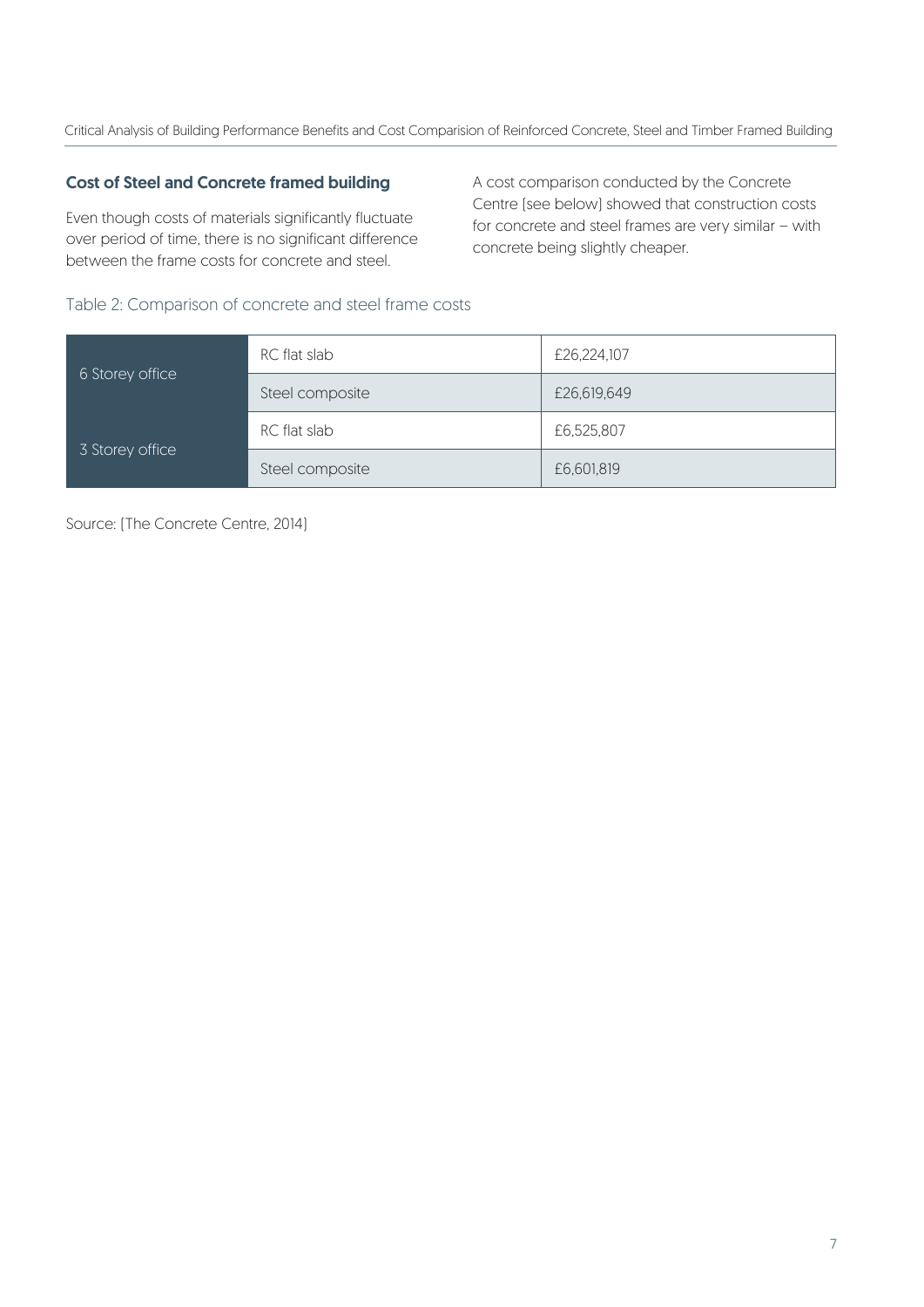# 4.0 Performance analysis and cost

Tables 3 and 4 present the performance analysis of the three main different framed construction. Eight main factors were considered which have significant cost to the structure. It is established that concrete framed has several inherent performance cost benefits compared to steel and timber framed buildings. A further analysis on the usage on building types illustrates that the usage of concrete frame cut across all the building types which could be attributed to these inherit performance cost benefits.

Earlier studies suggested that concrete can have a higher initial cost (Hicks et. al. 2004), although Goodchild (1993) argued otherwise. Recent studies such as Schneider (2017), and VanderWerf and Haidari (2017) showed that concrete construction is less expensive when other factors such as operational performance and insurances are taking into account. Tables 3 and 4 present the performance cost factors analysis in relation to the true cost for different construction building technologies for steel, timber, and concrete.

| Factors               | Concrete Framed                                                                    | <b>Steel Framed</b>                                                                 | <b>Timber Framed</b>                                                                     |
|-----------------------|------------------------------------------------------------------------------------|-------------------------------------------------------------------------------------|------------------------------------------------------------------------------------------|
| Acoustic insulation   | High - This is an inherent<br>property                                             | Poor - Additional<br>provision should be<br>allowed                                 | Poor - Additional<br>provision should be<br>allowed                                      |
| Fire protection       | Provides high level of<br>inherent fire protection                                 | Low level of fire<br>resistance. Requires<br>additional fire protection<br>finishes | Very low level of fire<br>resistance. Requires<br>additional fire protection<br>finishes |
| Thermal insulation    | High thermal insulation<br>inherent                                                | $Low - additional$<br>provision should be<br>made                                   | Medium - additional<br>provision should be<br>made                                       |
| Insurances            | Low insurance                                                                      | Medium Insurance                                                                    | High insurance                                                                           |
| Vibration performance | High vibration<br>performance                                                      | Medium vibration<br>performance                                                     | Low vibration<br>performance                                                             |
| Energy Efficiency     | High energy efficiency                                                             | Medium energy<br>efficiency                                                         | Medium energy<br>efficiency                                                              |
| Maintenance           | Low maintenance                                                                    | High maintenance                                                                    | High maintenance                                                                         |
| Robustness            | Resistance to rusting<br>and does not get<br>corroded by the action<br>of termites | Corrosion or rusting                                                                | Termite and rot prone                                                                    |

### Table 3: Performance analysis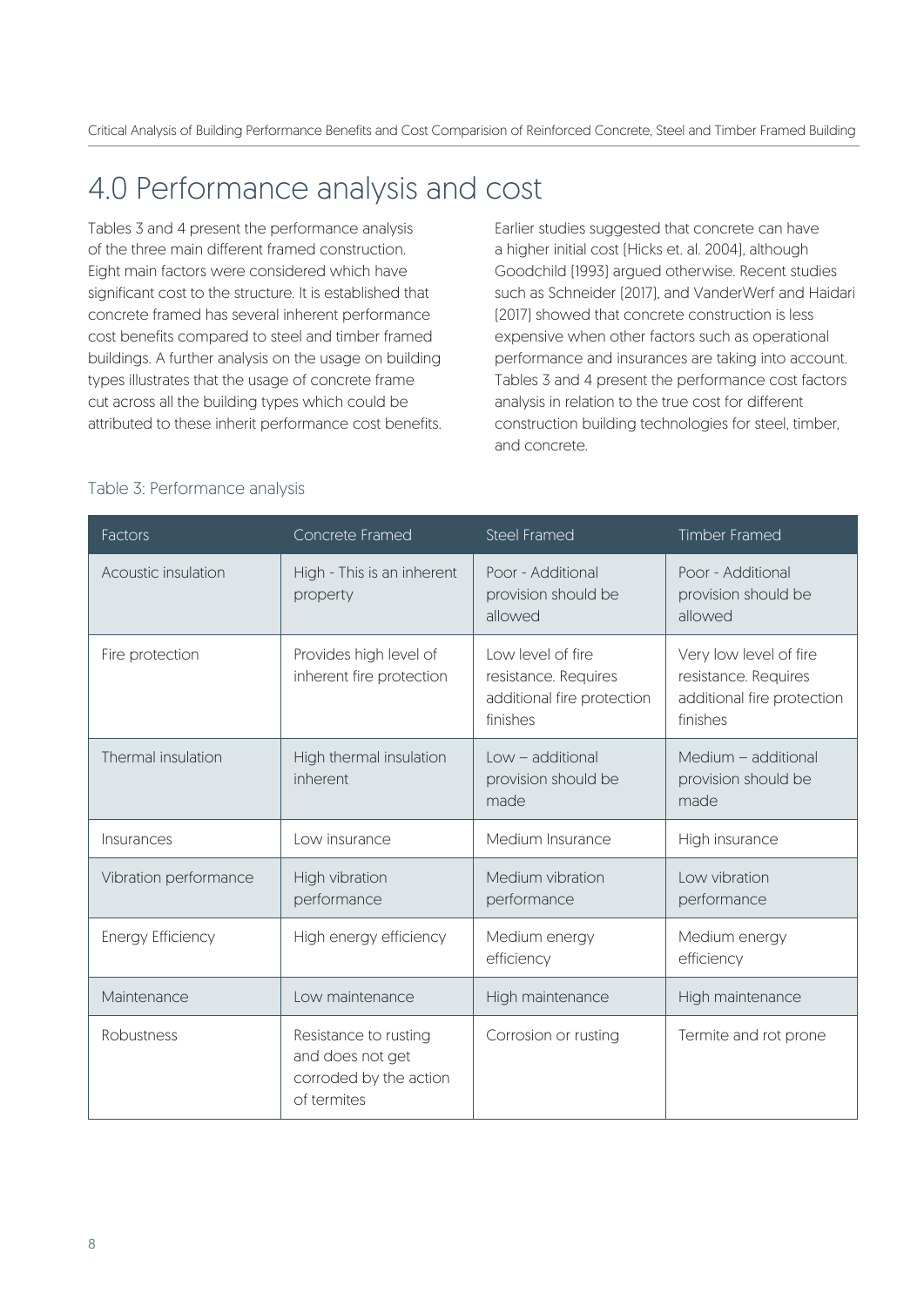| <b>Factors</b>        | Concrete Framed | <b>Steel Framed</b> | <b>Timber Framed</b> |
|-----------------------|-----------------|---------------------|----------------------|
| Acoustic insulation   | NO <sup>1</sup> | Yes <sup>2</sup>    | Yes                  |
| Fire protection,      | <b>No</b>       | Yes                 | Yes                  |
| Thermal insulation,   | <b>No</b>       | Yes                 | Yes                  |
| Insurances.           | Low             | Medium              | High                 |
| Vibration performance | <b>No</b>       | <b>No</b>           | Yes                  |
| Energy Efficiency     | No.             | Yes                 | Yes                  |
| Maintenance           | Low             | Medium              | High                 |
| Robustness            | Low             | Medium              | High                 |

1 No means no additional cost needed

2 Yes, means addition cost is needed

#### Acoustic and thermal insulation

Acoustic and thermal insulation play major role for occupant comfort and energy efficiency. Concrete frames are known for providing the inherent benefits of excellent acoustic and thermal mass at no extra cost. Timber frames provide medium level of acoustic and thermal proof in relation to steel. In steel framed building, additional acoustic and thermal construction is needed at extra cost. It might not be surprising that steel is not often used for residential buildings.

#### Fire protection

In terms of fire safety, the International Building Codes (IBC), ensure that fire resistance is provided on steel although it is inherently a non-combustible material. However, when heated to extreme temperatures, its strength can be significantly compromised. Similarly, timber is less fire resistance unless additional materials of fire resistance is needed. However, concrete is inherently fire resistance, therefore, there is no additional protection needed. For example, when the 28 story Windsor Tower in Madrid collapsed in 2005, the reinforced concrete inner-core survived but the surrounding steel framework collapsed (Montalva et al, 2005).

#### **Insurances**

A study conducted by VanderWerf and Haidari (2017) stressed on the importance of cost insurance and its impact on building. This comprehensive study covered many locations in the USA and the quotations were for builder's risk insurance and commercial property insurance based on a 100,000 square-foot, 4-story apartment building comprising 8 two-bedroom and 14 one-bedroom apartments per floor. It was observed that concrete framed buildings were less expensive in comparison to timber buildings. From their analysis, it was established that savings on concrete buildings are averagely, 47% and 40% for builder's risk and commercial property insurances, respectively. A further probing into the reasons behind the significant difference, one factor that stood out was fire resistance or hazard. VanderWerf and Haidari (2017) asserts that this difference in price will continue to grow over the next few years.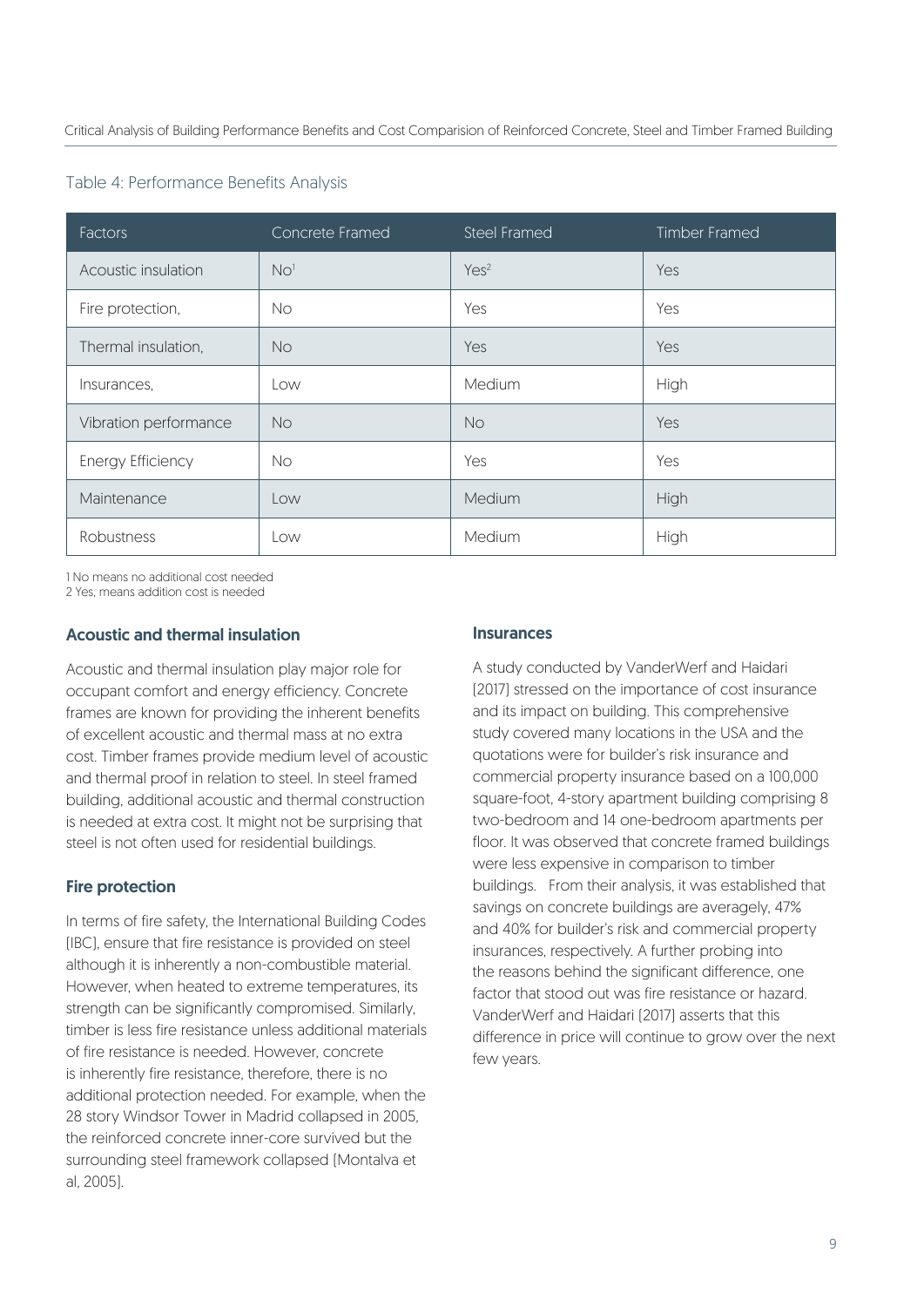#### Energy Efficiency

With Early Contractors Involvement or Contractor Design Portion, most of this different construction methods should provide excellent energy efficiency. However, it is safe to say that due the inherit acoustic, and thermal resistance in concrete combined with the thermal mass it provides energy efficiency at no additional cost (Schneider, 2017).

#### **Maintenance**

Maintenance is relatedly needed for any type of construction although materials are more expensive to maintain than others. It is established that timber framed requires higher maintenance costs. However, it is arguably depending on the type and age of the timber used. Fungal and insect attack, as well as water contact can cause problems with timber construction. Equally, water or in scientific term oxidation is fundamental problem for steel, leading to corrosion and consequently reducing the main benefit of steel construction which is its tensile strength. Hence, appropriate, and professional care is needed for steel in order not to compromise with the security, safety, and longevity of the building. All these additional costs are rarely examined when considering the

literature for the cost of buildings. Concrete on the other hand will not corrode naturally however, with reinforced concrete, it should be ensured that appropriate cover is given to the rebar so that they are not exposed during construction. Ageing maintenance cost should be allowed on concrete buildings but it is reasonably low when compared to steel and timber.

#### Robustness and vibration performance

It has been reported that concrete is more durable and adaptable in its many forms such as in-situ, precast and pre-stressed concrete (Concrete Framed Buildings). Equally, the robustness of steel cannot be discounted as the load carrying capacity of steel structure is excellent. Timber on the other hand is not as robust compared to its competitors. Schneider (2017) simply summarised and emphasised that concrete construction methods result in a safer, far more durable building that is more inexpensive to insure and very cost competitive to build. Concrete and steel provide resistance to mould or fungi growth, resistance to damage from vandalism, and minimal damage vibration performance.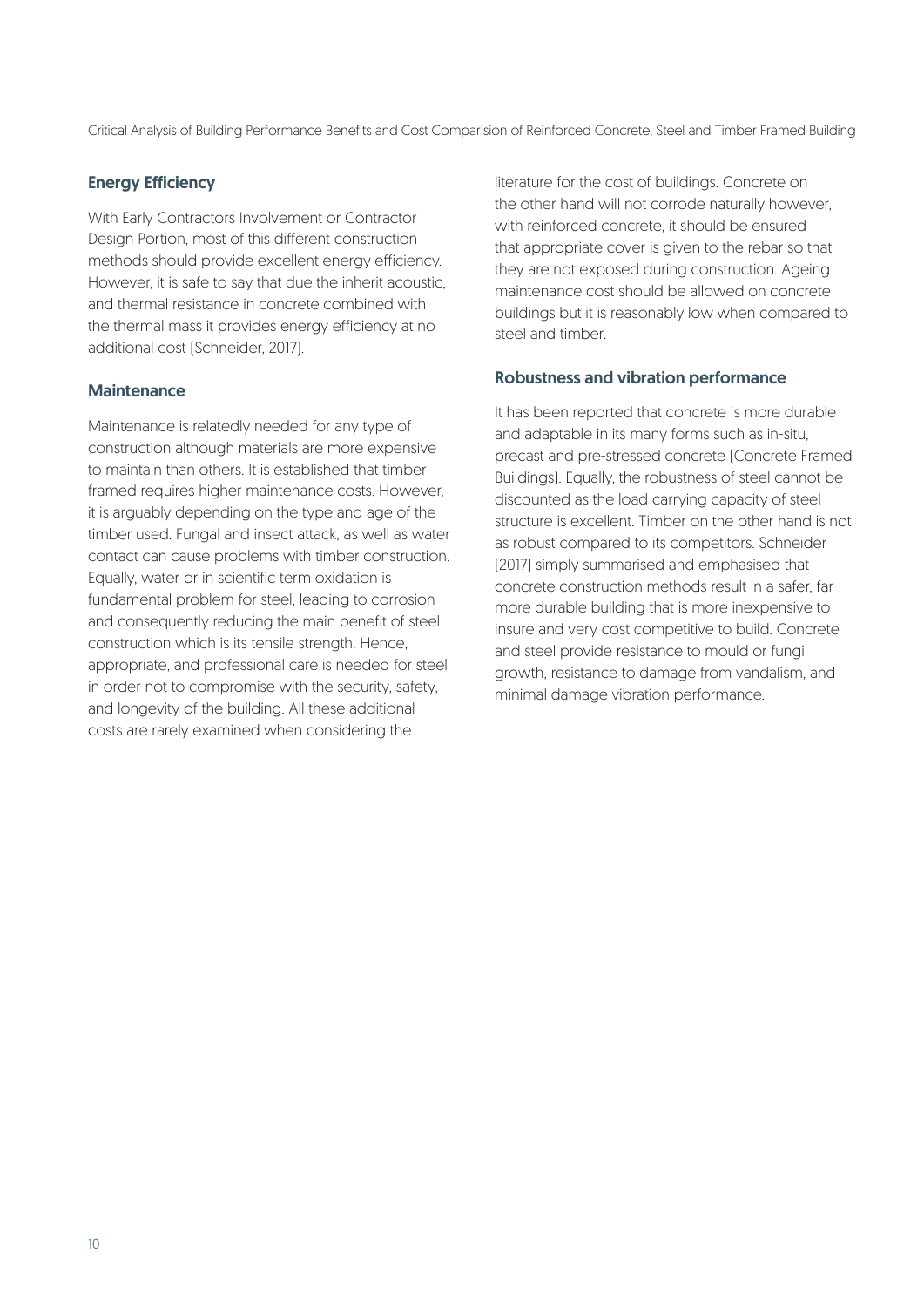# 5.0 Study Methodology

This study adopts a critical review on existing performance cost analysis of concrete, steel and timber framed building. A systematic analysis used to ensure a structured approach to the discussion was presented. Knight and Ruddock (2009) stressed on the usefulness of critical and systematic analysis of the field of study which ensured present state of knowledge as well as establishing gaps in knowledge. This was followed by three stages statistical cost data analyses.

#### Stage 1 – Systematic Review

The first stage of the study was to provide critical review and systematic analysis on performance cost analysis of the three main construction technology for building, steel, concrete and timber. The analysis led to the production of many comparative tables and discussions to understand the present state of knowledge on the performance benefits analysis. Tables 1 to 4 presented important comparative approach, which was a snapshot of the similarities and differences. This led to the stage 2 of the study as presented below.

#### Stage 2 - Documentary Analysis – BCIS

A systematic cost analysis was performed on an identical building using different techniques of construction so and the data discussed. This cost analysis and discussion was conducted on three different types of concrete framed buildings and steel framed buildings. A total of 6 options were considered mainly three options each for steel and concrete frame building. The options were based on general usage and design of concrete and steel framed buildings and Table 6 provides the details. The overall building costs per meter square  $(E/m<sup>2</sup>)$ was estimated for each option.

### Stage 3 – Systematic Cost Analysis

This stage of data collection focused on a documentary analysis on data from Royal Institution of Chartered Surveyors (RICS) Building Cost Information Service (BCIS). BCIS is a cost data-based system which collates past project analyses of UK projects. It also provides data to enable cost forecasting and cost planning which is maintained by renowned professional institution, RICS. In this study, however, past cost data were examined for two main objectives.

- 1. To establish the frequent use of concrete, steel and timber framed for five main categorises of building types.
- 2. To analyse the average cost per meter square of concrete, steel and timber.

Objective 1 was address by general analysis of the BCIS data system whilst objective 2 data focused on from 2015 to 2020. The latter ensures that recent cost data were included in this study as well as to establish current cost per m<sup>2</sup>.

The cost data was collected by going through the BCIS Online cost analyses with the aim of identifying and categorising into concrete, steel and timber framed buildings. The relevant information was inputted on a spreadsheet and further analysis was conducted to establish the average cost per m<sup>2</sup>. Regarding the average cost, the Location Factor (LF) as well as the Tender Price Index (TPI) adjustments were considered to ensure a forecast to a same place and time for fair comparison.

#### Stage 4 – Synthesis

The final stage of the research process was to provide synthesis of stages 1, 2 and 3. This allowed the critical discussion of the various results with the literature to draw robust conclusion.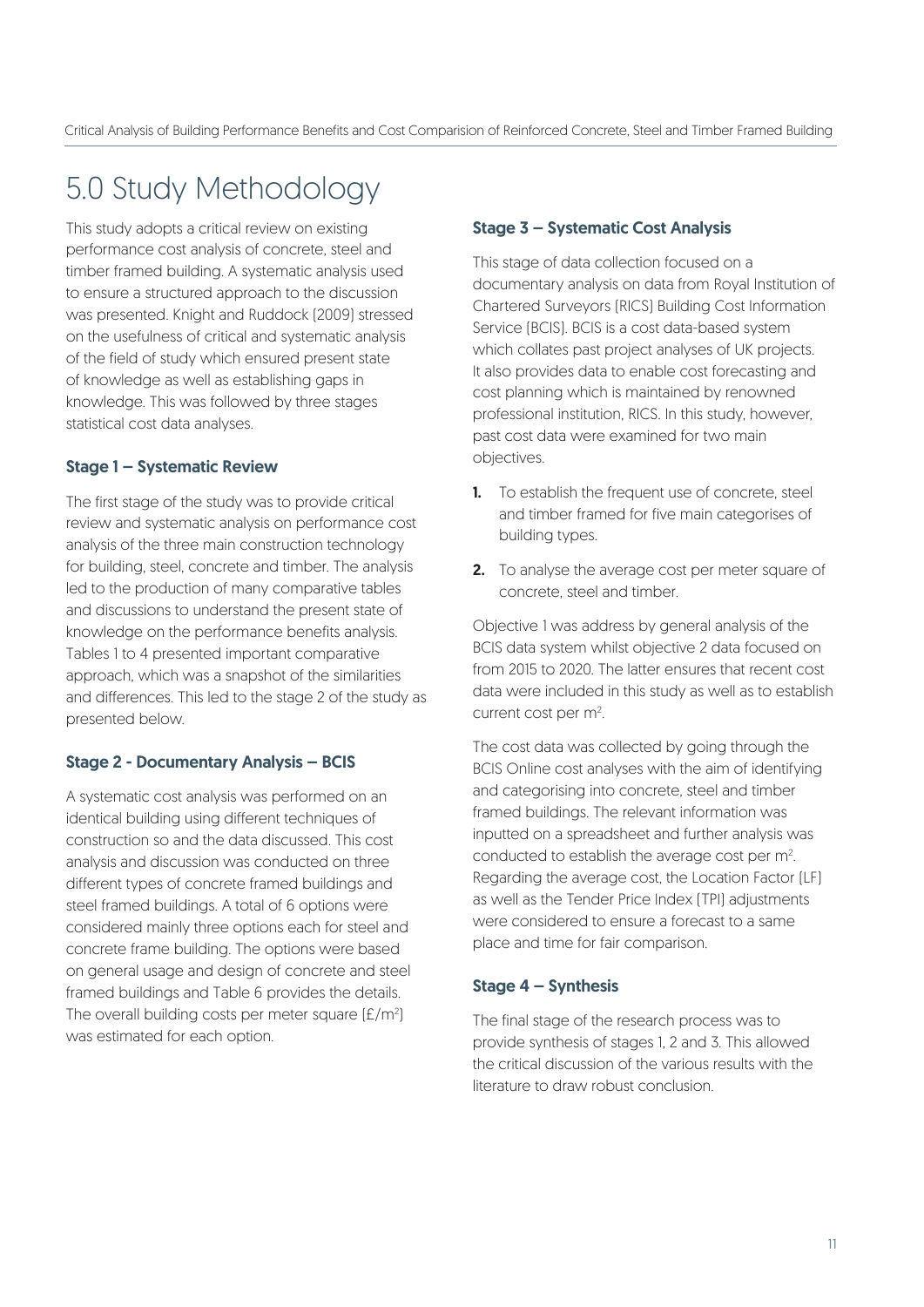# 6.0 Results, Analysis and Discussion

### Comparative cost analysis for concrete and steel framed buildings

Cost analysis of identical buildings with different techniques of construction for concrete and steel framed building were presented and discussed. This cost analysis focused on a total of six options, of which three were concrete framed and three

were steel framed buildings. Details of the design and techniques of construction are considered in Table 6. The options were professionally designed for identical projects to ensure fair comparison. In the cost analysis, performance cost was not factored or considered; it was mainly elemental cost method. Additional consideration was given to time or proposed duration from specialist constructors.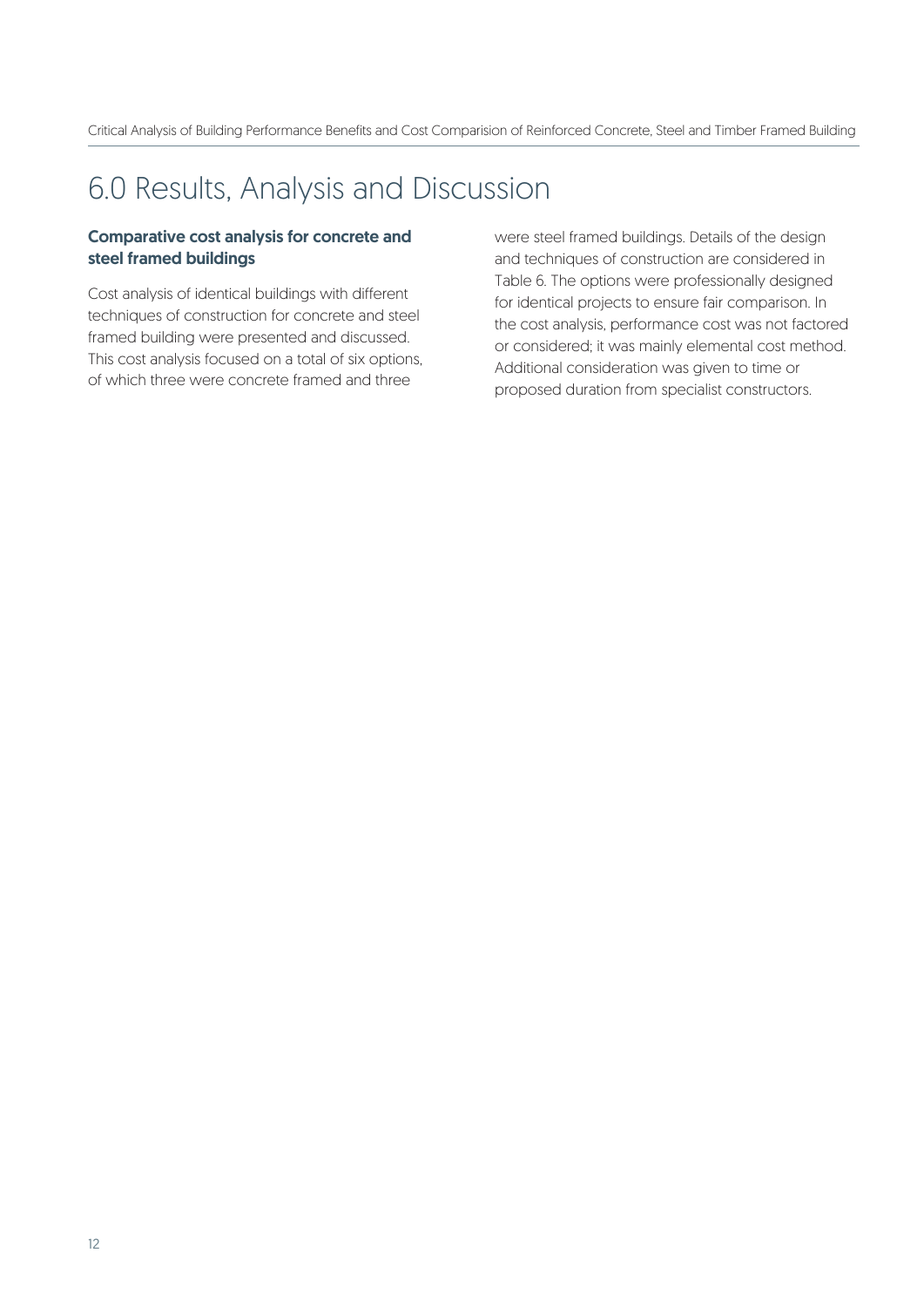

| Option   | Concrete Framed                                                                                                                                                                                                                                                           | <b>Steel Framed</b>                                                                                                                                                      |
|----------|---------------------------------------------------------------------------------------------------------------------------------------------------------------------------------------------------------------------------------------------------------------------------|--------------------------------------------------------------------------------------------------------------------------------------------------------------------------|
| Option 1 | Post-tensioned [PT] flat slab - Post tensioned<br>in-situ concrete flat slab and reinforced in-situ<br>concrete columns                                                                                                                                                   | Steel and hollowcore - steel beam<br>acting compositely with precast concrete<br>hollowcore floor slab and in-situ topping.<br>Steel columns<br>000000000000000000       |
| Option 2 | Flat slab - reinforced in-situ concrete flat slab<br>and columns                                                                                                                                                                                                          | Composite - steel beams and metal decking<br>both acting compositely with in-situ concrete<br>floor slabs. Steel columns                                                 |
| Option 3 | In-situ and Hollowcore - reinforced in-situ<br>concrete beams and columns with precast<br>concrete hollowcore floor slabs and in-situ<br>topping<br><b>EMPLOYEEE AND RESIDENCE OF A PARTICULAR DESCRIPTION OF A PARTICULAR DESCRIPTION OF A PARTICULAR DESCRIPTION OF</b> | Slimdek - slimdek system comprising<br>asymmetric steel beams and composite metal<br>decking both acting compositely with in-situ<br>concrete floor slab. Steel columns. |

Source: The Concrete Centre 2008a and 2008b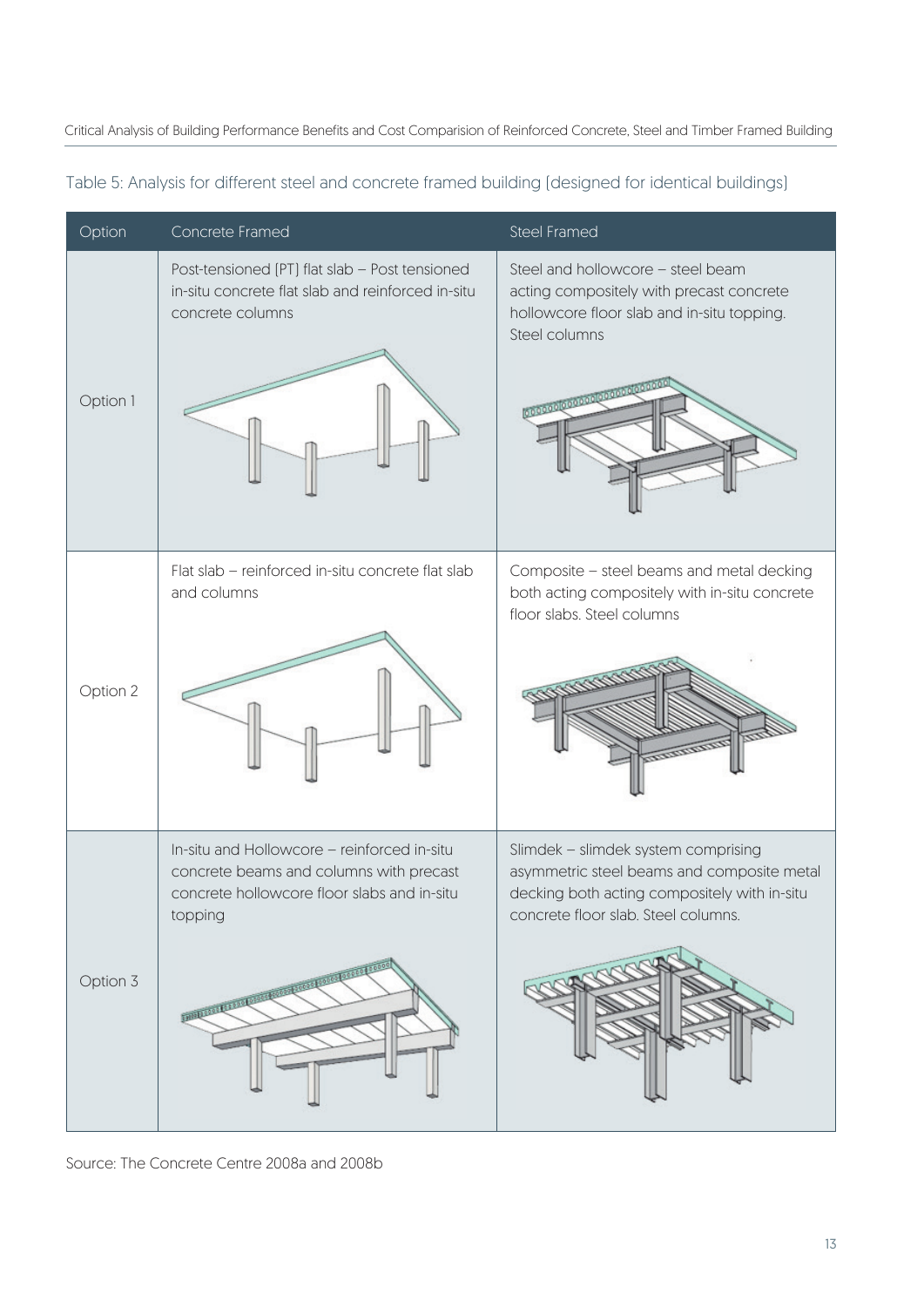### Detail Cost Analysis - Overall cost analysis per m<sup>2</sup>

A detailed cost analysis was conducted on each option and the overall building cost was then estimated as per meter square [m<sup>2</sup>]. It was evident that there is not significant difference in terms of cost per m2 except with the Slimdek Steel frame which is on the higher side. This was consistent wth literature as presented in Table 2. It was estimated that PT Flat slab of concrete framed is the lowest cost whilst as mentioned Slimdek of steel framed is the highest. Generally, the increase between the two PT flat slab concrete framed building and Slimdek steel framed building is 7.2%.

Table 6 shows the overall building cost per  $m<sup>2</sup>$  for hospital project which demonstrates that the highest

### Table 6: Estimated overall building cost per m<sup>2</sup>

cost for concrete framed (option 3 – PT flat slab - £2,129.20) is less expensive than that of the lowest cost of steel framed option (Option 1 - Steel and Hollowcore - £2,171.40). This represents 2% drift. One may argue that this is not significant; however, it might make a significant difference in large areas. This is consistent with literature asserting the concrete frame is less expensive to construct than steel. In addition, the average overall building cost for the three options for concrete framed building is £2, 108.43 whilst the corresponding of the steel framed building is £2,197.52. This present 4.2% drift or increase on the concrete framed building. Table 6 presents Overall building costs details in  $E/m^2$  for hospital projects. Details of the cost data can be found in The Concrete Centre (2008a)

|          | Concrete framed      |           | Steel framed       |           |
|----------|----------------------|-----------|--------------------|-----------|
| Option 1 | PT Flat Slab         | £2,088.00 | Steel + Hollowcore | £2,171.40 |
| Option 2 | Flat Slab            | £2,108.10 | Composite          | £2,182.45 |
| Option 3 | In-situ + Hollowcore | £2,129.20 | Slimdek            | £2,238.72 |
| Average  |                      | £2,108.43 |                    | £2,197.52 |

Source: Davis Langdon LLP in Concrete centre (2008b)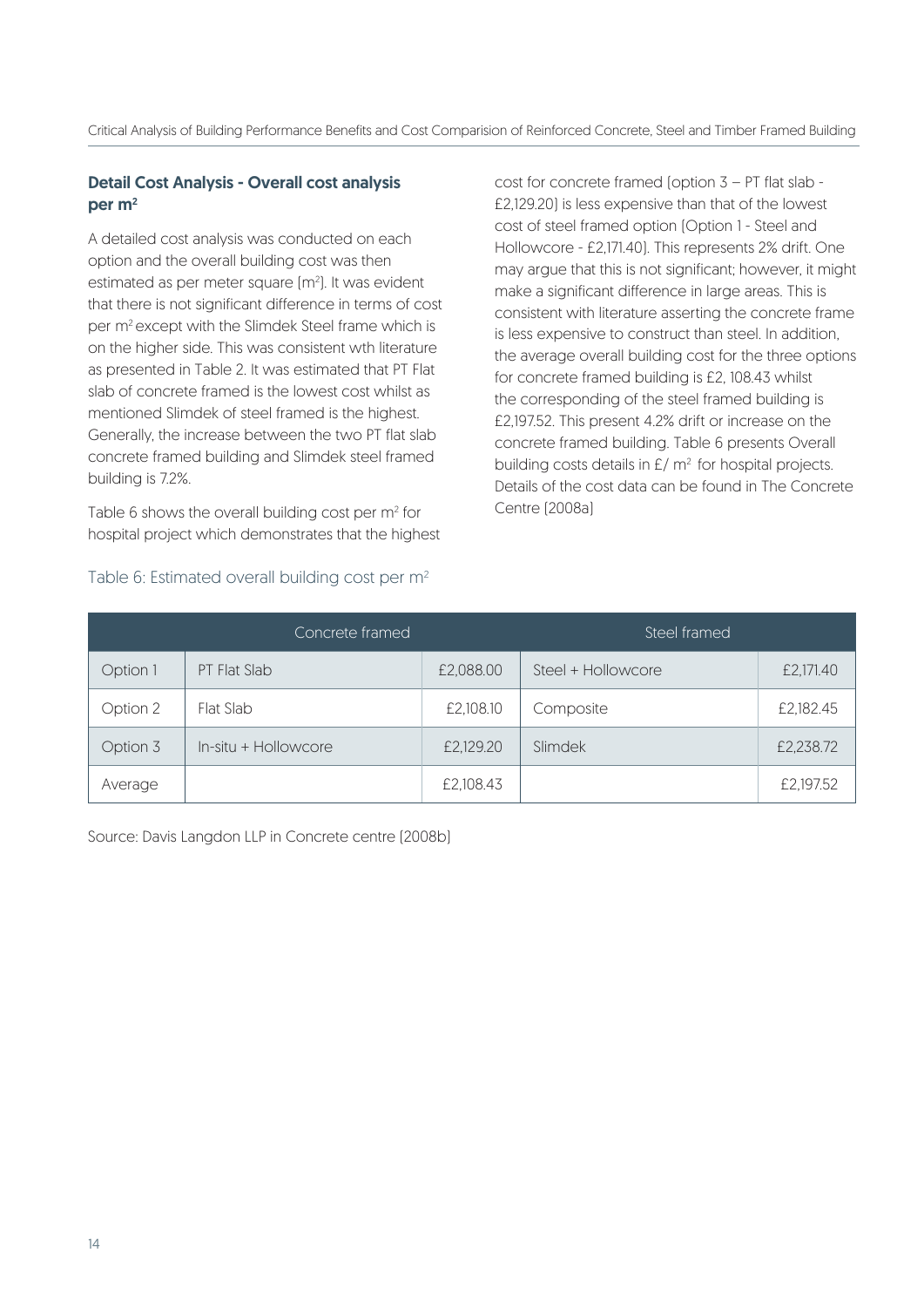

### Figure 1: Overall cost analysis per m<sup>2</sup>

Figure 1 is graphical representation of the overall cost per m<sup>2</sup> of all the options. The concrete framed options are the shade of blue with the black line borders, whilst the shade of grey with red line borders presents the steel framed buildings. The figure also illustrates a drift or increase of the options showing 2% between the concrete framed but 7% for the steel framed building.

Another interesting comparison in this study is the concrete framed – in-situ and Hallowcore and steel framed – steel and Hallowcore shows the latter is 2% higher than the former. It is therefore safe to conclude that overall building cost of concrete framed building is lower than steel framed building. This finding which evident concrete framed has overall building cost lower than steel framed is consistent with the literature (See Table 2).

Table 7 presents the cost analysis of school project with different framed design (concrete and steel). Similar findings as presented in Table 6. Therefore, it is safe to conclude the concrete framed is less expensive regardless the type of building although the difference is not significant. The Concrete Centre (2008b) presents the details of cost data.

|          | Concrete framed      |           | Steel framed       |           |
|----------|----------------------|-----------|--------------------|-----------|
| Option 1 | PT Flat Slab         | £1,459.00 | Steel + Hollowcore | £1,492.00 |
| Option 2 | Flat Slab            | £1,491.00 | Composite -        | £1,501.00 |
| Option 3 | In-situ + Hollowcore | £1,488.00 | Slimdek -          | £1,588.00 |
| Average  |                      | £1,479.33 |                    | £1,527.00 |

### Table 7: Cost Data per m<sup>2</sup> for School project

Source: Davis Langdon LLP in Concrete Centre (2008b)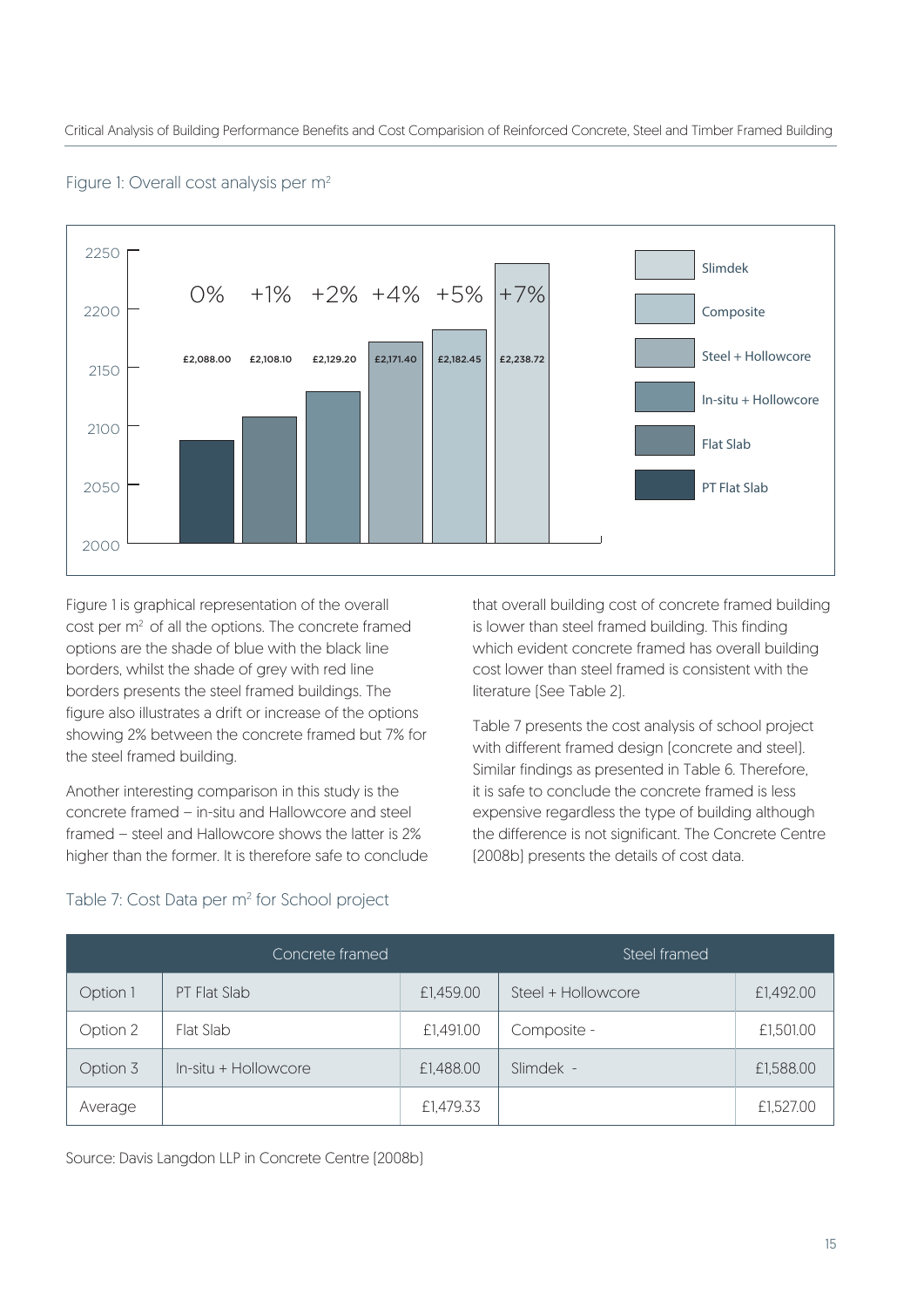# 7.0 Documentary Analysis - Stage 3

In this section, the analysis of cost data obtained from RICS BCIS is discussed. The main focus is to analyse the average cost per meter square of concrete, steel and timber framed building

### Comprehensive Cost Analysis per m<sup>2</sup> for concrete, steel and timber framed buildings

The cost per  $m<sup>2</sup>$  of each building type is analysis from documentary data from BCIS. Data was restricted to projects in and after 2015. This ensured that only relatively recent data are captured in the analysis. The search for the project information ensured that projects which are clearly labelled concrete framed, steel framed and timber framed for main construction methods were selected for this study. The data considered include project reference, location, year of construction, storey height and cost per m2 at the time of construction. A further analysis was conducted to stimulate if the projects were to be constructed in December 2020 (4Q 2020). Therefore, there was adjustment to the Tender Price Index (TPI) to ensure all data are updated to December 2020 (4Q 2020). Similarly, due to the different locations of the existing projects, adjustments were made using UK mean. This assumes the project would be constructed in the same location. Equation 1 represent

the formula used for the updated cost per  $m<sup>2</sup>$  -LFc stands for Current Location; LF e is for Existing Location Factor, TPI c represents Current Tender Price Index and TPI e denotes Existing Tender Price Index. Adjustment Factors such as contractor selection and building height were not considered as the impact on the outcome will be insignificant.

#### Equation 1: Cost update formula

| Cost           | IF C | TPI c. |
|----------------|------|--------|
| m <sup>2</sup> |      | TPI e  |
|                |      | ! F A  |

The cost analysis for concrete, steel and timber framed building are depicted in Tables 8, 9 and 10 respectively. Table 11 presents the summary of the average cost. There were many projects in the last five years for concrete framed buildings. The average for the existing cost per m2 was £1,782.54 whilst the after the adjustment to the current date produced an average of £2,039.94. There are varieties of storey height for concrete framed building spanning from 2 to 26 floors with an average of 9 storeys. The data from Table 8 shows that the projects are spread across the UK, indicating the acceptability for concrete framed for all types of building type.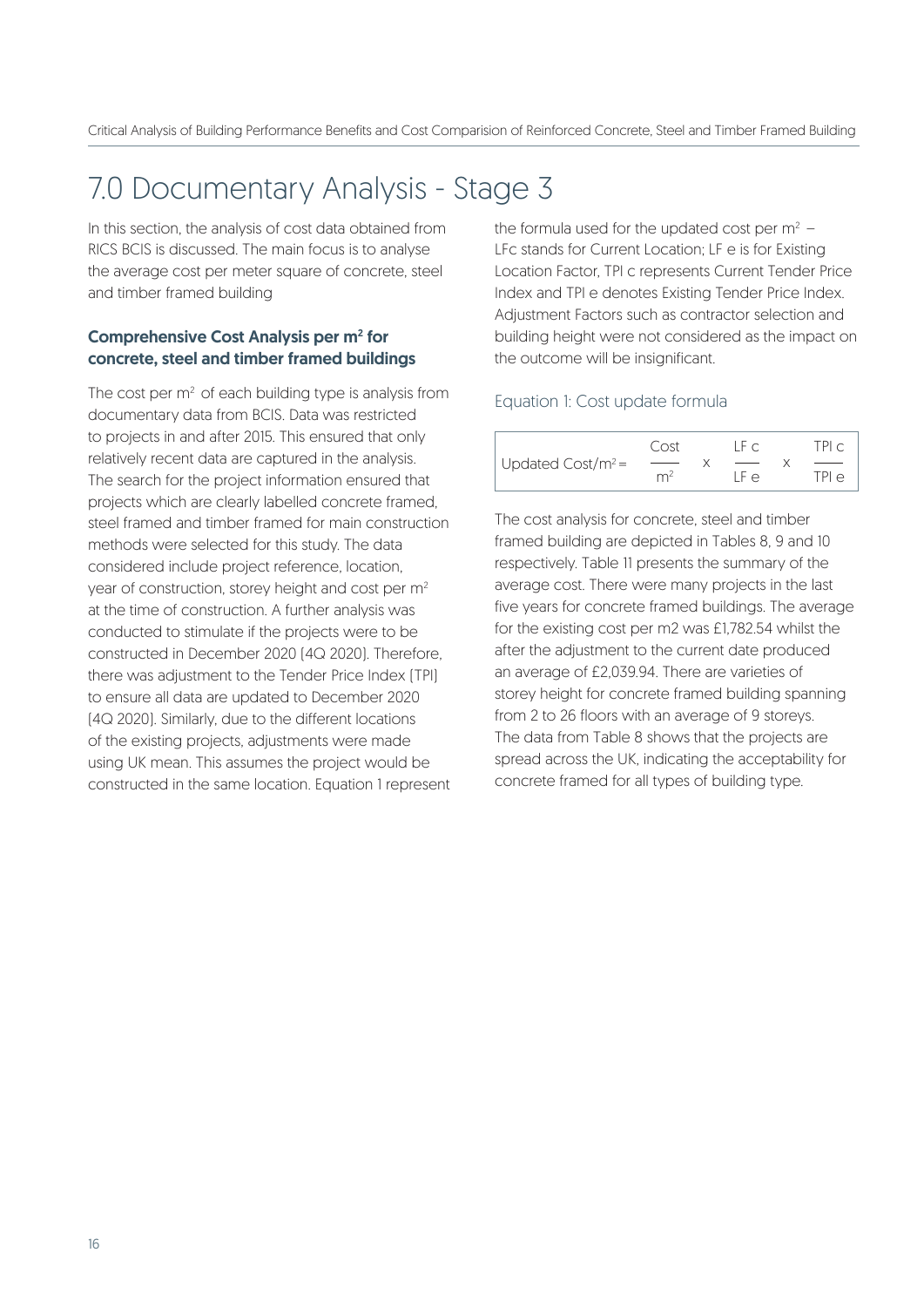| Concrete framed      |                                     |               |                |                     |                         |      |                     |
|----------------------|-------------------------------------|---------------|----------------|---------------------|-------------------------|------|---------------------|
| <b>Existing Data</b> |                                     |               |                |                     | Adjusted [4Q 2020] Data |      |                     |
| Item                 | Location                            | Year          | Storey         | Cost/m <sup>2</sup> | LF.                     | TPI  | Cost/m <sup>2</sup> |
| 33046                | London Borough of Barking           | Mar-16        | 26             | £1.958.00           | 0.85                    | 1.19 | £1.973.08           |
| 33331                | Forest HIII, Lewisham, London       | <b>Jun-16</b> | 6              | £1,700.00           | 0.83                    | 1.16 | £1,629.15           |
| 33042                | Erdington, Birmingham               | $Jun-15$      | 3              | £1,324.00           | 1.04                    | 1.20 | £1,658.04           |
| 33626                | Ballymena                           | <b>Nov-18</b> | $\overline{4}$ | £1,914.00           | 1.89                    | 0.99 | £3,578.49           |
| 33351                | Lewisham, London                    | Jan-16        | $\overline{7}$ | £1,621.00           | 0.83                    | 1.19 | £1,592.99           |
| 33356                | Purley, Surrey                      | Dec-15        | $\overline{4}$ | £1,395.00           | 0.88                    | 1.21 | £1,482.02           |
| 32424                | Kensington, London                  | Feb-16        | 5              | £2,402.00           | 0.75                    | 1.19 | £2,131.49           |
| 33726                | North West Region                   | Nov-17        | 16             | £1,786.00           | 1.03                    | 1.03 | £1,899.32           |
| 31432                | Cwmbach, Aberdare,<br>Mid Glamorgan | May-15        | $\overline{2}$ | £1,343.00           | 1.03                    | 1.20 | £1,664.50           |
| 32597                | Dalston, London                     | $Jan-15$      | 15             | £2,491.00           | 0.80                    | 1.23 | £2,449.80           |
| 31665                | <b>Belfast</b>                      | Mar-15        | 10             | £1,123.00           | 1.69                    | 1.23 | £2,339.88           |
| 33727                | London                              | Jan-19        | 5              | £2,461.00           | 0.83                    | 0.99 | £2,026.05           |
| 32634                | <b>West Midlands</b>                | May-15        | 18             | £1.655.00           | 1.05                    | 1.20 | £2,094.37           |
|                      | Average                             |               | $\overline{9}$ | £1,782.54           |                         |      | £2,039.94           |

## Table 8: Analysis of Cost per m<sup>2</sup> for concrete framed building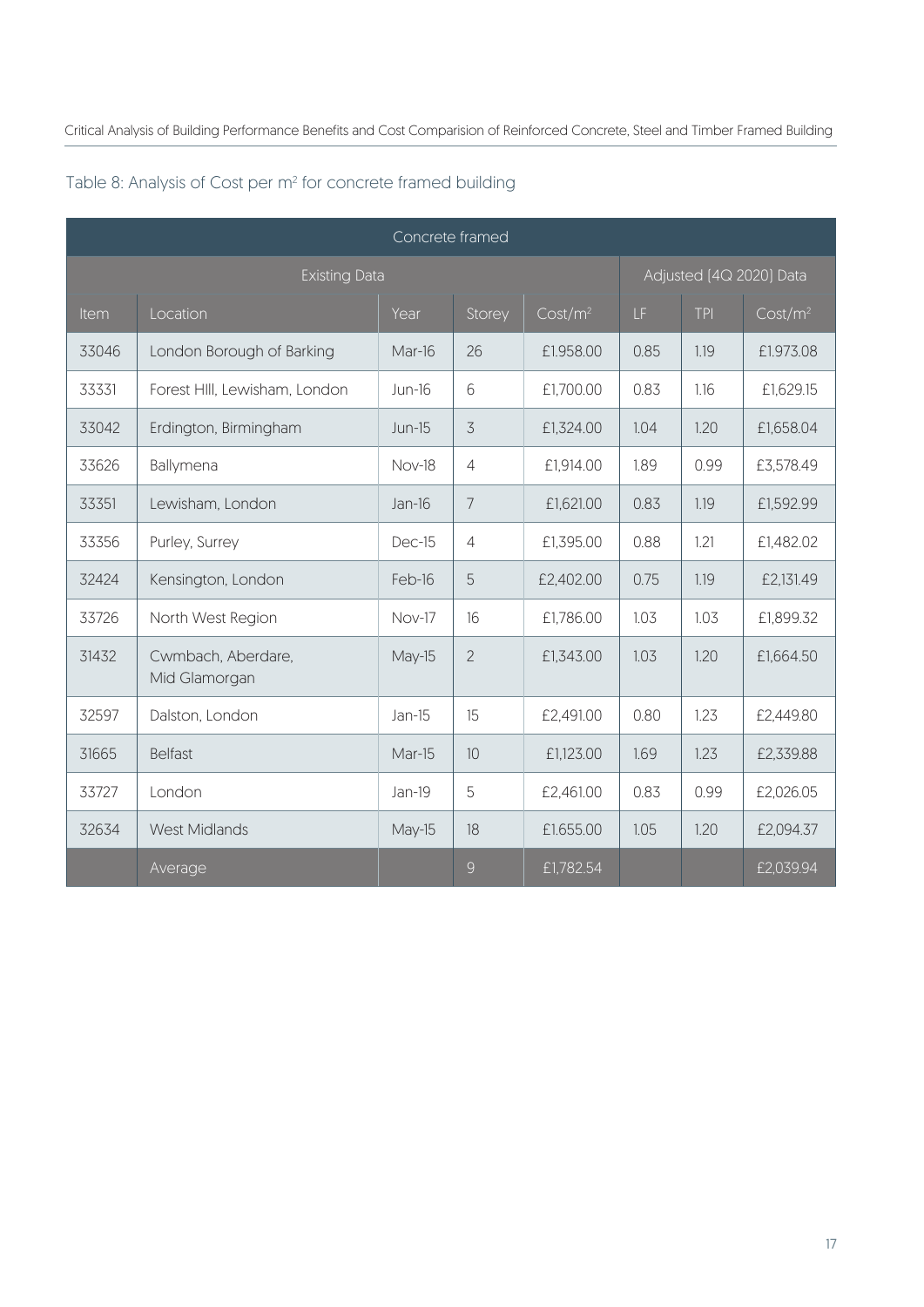From Table 9 below; the steel framed building had existing average cost per m<sup>2</sup> of £3,355.00. However, this cost was reduced after the updated or adjustments to £2,977.19. The average story height is 3 storey. It was also noted that all the steel framed building from the data collected were in the South

of England, mainly, in London area. This could be due the advantage of steel framed construction site duration as most elements are pre-fabricated. However, one may also argue that it might be expensive to be use in rural construction.

### Table 9: Analysis of Cost per m<sup>2</sup> for steel framed building

| Steel framed         |                                        |          |                |                     |      |                         |                     |  |
|----------------------|----------------------------------------|----------|----------------|---------------------|------|-------------------------|---------------------|--|
| <b>Existing Data</b> |                                        |          |                |                     |      | Adjusted [4Q 2020] Data |                     |  |
| Item                 | Location                               | Year     | Storey         | Cost/m <sup>2</sup> | LF   | <b>TPI</b>              | Cost/m <sup>2</sup> |  |
| 33763                | London                                 | Oct-18   | 3              | £4,148.00           | 0.83 | 0.99                    | £3,425.24           |  |
| 32080                | Abbotswood, Stelling Minnis,<br>Kent   | Nov-15   | $\overline{4}$ | £2,490.00           | 0.92 | 1.21                    | £2,766,67           |  |
| 34014                | London NW7                             | Apr-19   | 3              | £4,216.00           | 0.83 | 0.98                    | £3,439.70           |  |
| 33763                | London                                 | $Oct-18$ | 3              | £4,148.00           | 0.83 | 0.99                    | £3,425.24           |  |
| 33081                | Lower Brailes, Banbury,<br>Oxfordshire | Apr-17   | $\overline{2}$ | £2,761.00           | 0.96 | 1.07                    | £2,827.76           |  |
| 33215                | Golders Green, London                  | Jan-18   | $\overline{2}$ | £2,367.00           | 0.83 | 1.00                    | £1,978.55           |  |
|                      | Average                                |          | 3              | £3,355.00           |      |                         | £2.977.19           |  |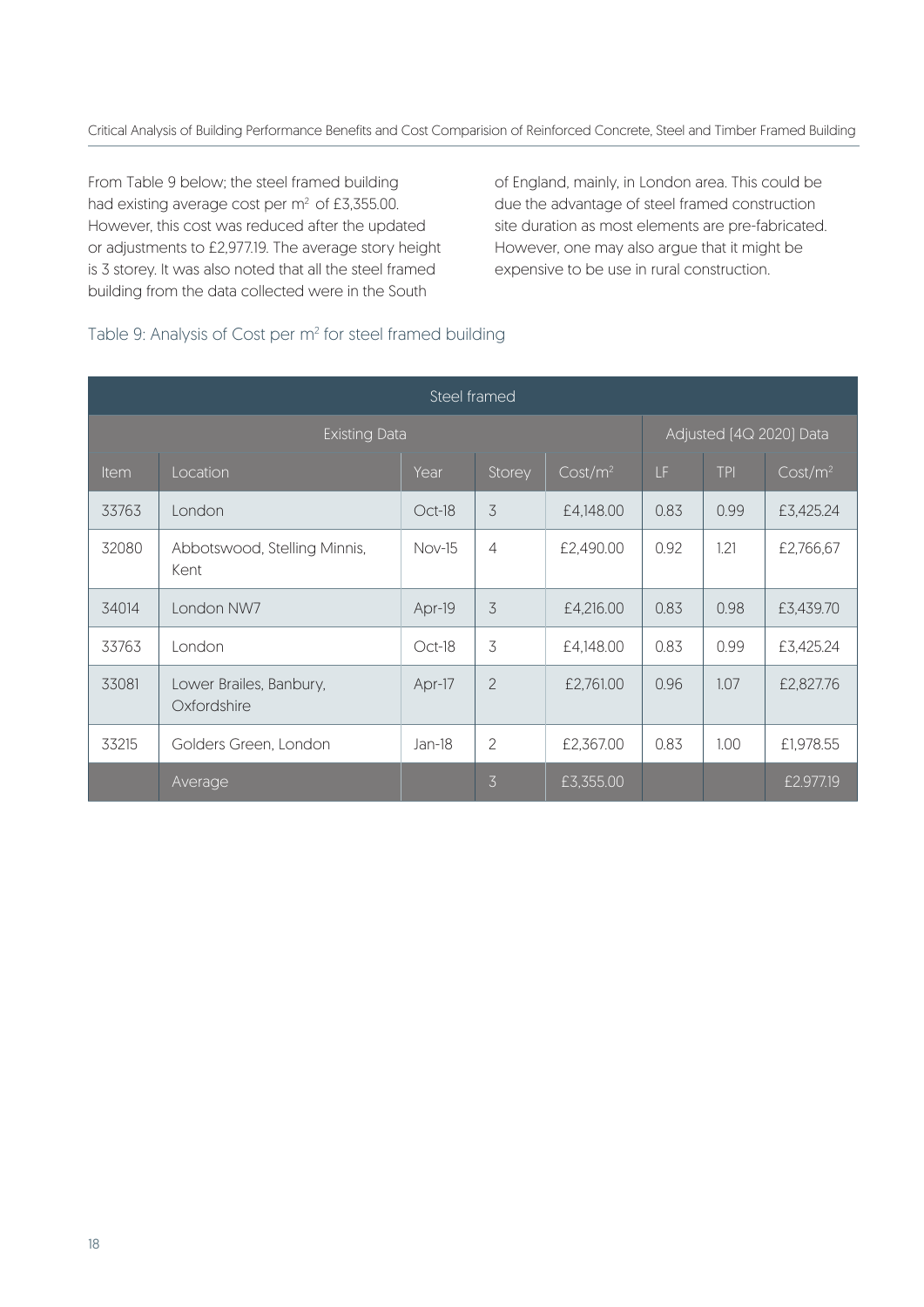Table 10 presented that of timber framed building. The timber framed construction was also assessed although there were relatively lower projects fully constructed as timber framed from the data collected. All the projects were two storey which is consistent with the literature which suggests timber is used for mid-rise buildings. The average cost per m<sup>2</sup> was £2,375.09 which was adjusted to £2,149.33. The increase after the adjustment supports the fact that most of the projects are in the rural districts.

## Table 10: Analysis of cost per  $m<sup>2</sup>$  for timber framed building

| TImber framed        |                                        |        |                |                     |                         |            |                     |
|----------------------|----------------------------------------|--------|----------------|---------------------|-------------------------|------------|---------------------|
| <b>Existing Data</b> |                                        |        |                |                     | Adjusted [4Q 2020] Data |            |                     |
| Item                 | Location                               | Year   | Storey         | Cost/m <sup>2</sup> | LF                      | <b>TPI</b> | Cost/m <sup>2</sup> |
| 34113                | Wendens Ambo,<br>Saffron Walden, Essex | Mar-19 | $\overline{2}$ | £3,626.00           | 0.97                    | 0.99       | £3,477.85           |
| 32053                | Armadale, Highland, Isle of Skye       | Aug-15 | 2              | £1,479.00           | 1.11                    | 1.21       | £1,982.92           |
| 31432                | Cwmbach, Aberdare,<br>Mid Glamorgan    | May-15 | $\overline{2}$ | £1,343.00           | 1.03                    | 1.20       | £1,664.50           |
|                      | Average                                |        | $\overline{2}$ | £2,149,33           |                         |            | £2.375.09           |

#### Summary Average Cost Analysis

Table 11 illustrate the average cost per m<sup>2</sup> for the construction of concrete, steel and timber framed as presented earlier. Significantly, it shows a cost drift of 31% cheaper for concrete framed and 20% cheaper for timber as compared to steel framed construction.

## Table 11: Summary of Average cost of per m<sup>2</sup> for each construction frame

| Average Cost per m <sup>2</sup> |                      |                         |                  |  |  |  |
|---------------------------------|----------------------|-------------------------|------------------|--|--|--|
| <b>Construction Type</b>        | <b>Existing Cost</b> | Adjusted [4Q 2020] Data | Percentage Drift |  |  |  |
| Concrete Framed                 | £1,782.54            | £2,039.94               | $-31%$           |  |  |  |
| <b>Timber Framed</b>            | £2,149.33            | £2,375.09               | $-20%$           |  |  |  |
| Steel Framed                    | £3,355.00            | £2,977.19               | 0%               |  |  |  |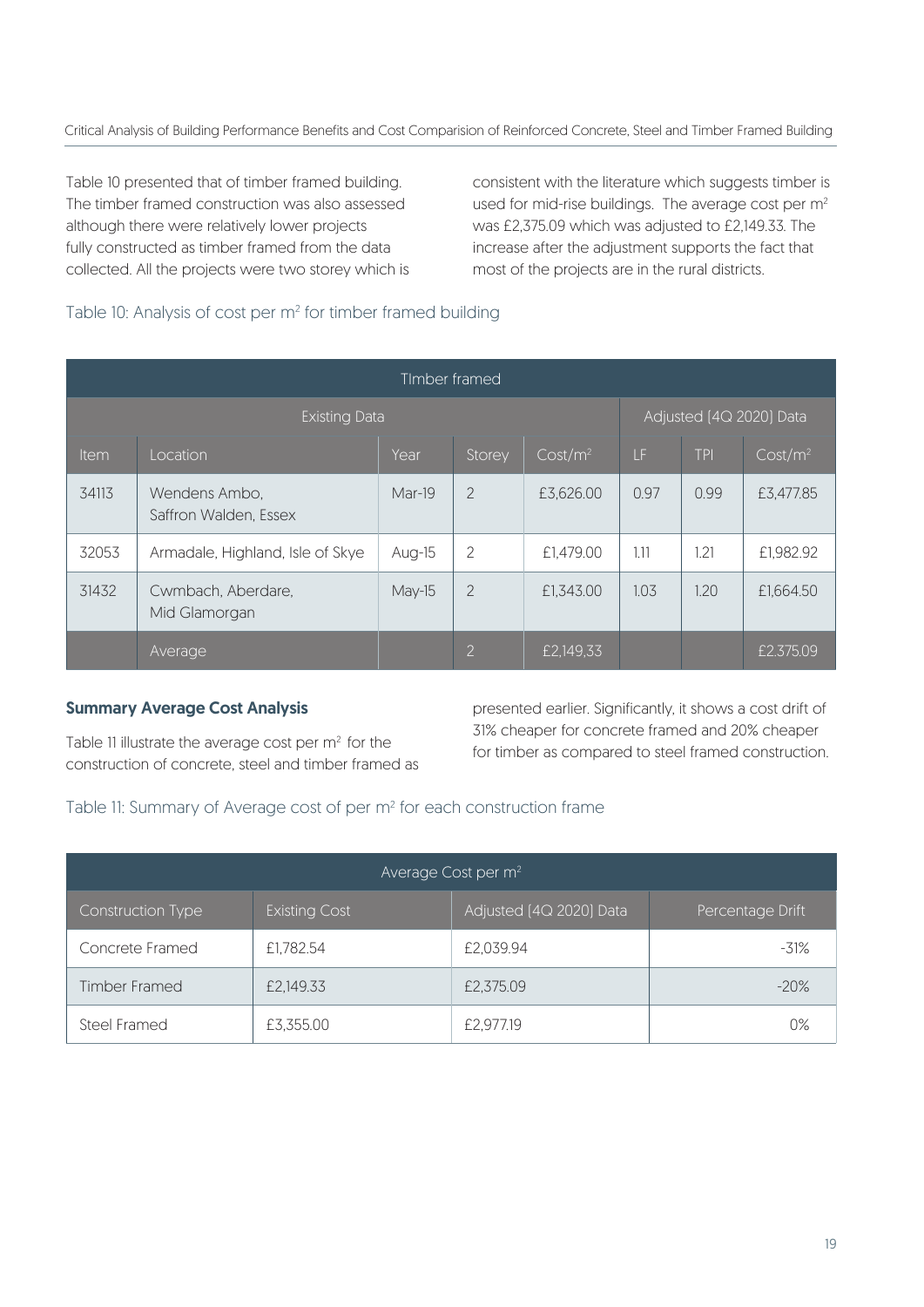# 8.0 Synthesis and Conclusion

This study discussed the performance benefits and empirical detail cost analysis of concrete, steel and timber framed buildings. It was established that concrete framed has inherent performance benefits such as acoustic insulation, fire protection and thermal insulation. Other qualities are low Insurances, minimum vibration, energy efficiency and lower maintenance. This can relatively reduce both the construction and ongoing costs of a building.

The comparative analysis of cost of concrete and steel framed building illustrated that concrete framed is lower in overall cost when compared to steel framed for the same type of building design. Further cost analysis conducted by adopting documentary

analysis using data from BCIS cemented the fact that concrete framed is actually less expensive followed by timber framed. This study is arguably the first study providing detailed cost comparative analysis and detailed discussion on the performance benefits of different construction framed buildings.

The study contributes to the construction cost literature and cost of construction of technology debate and recommends that the additional cost of finishes necessary for a building's operational performance - that are otherwise inherent and freeof charge for concrete construction - should be fully considered.